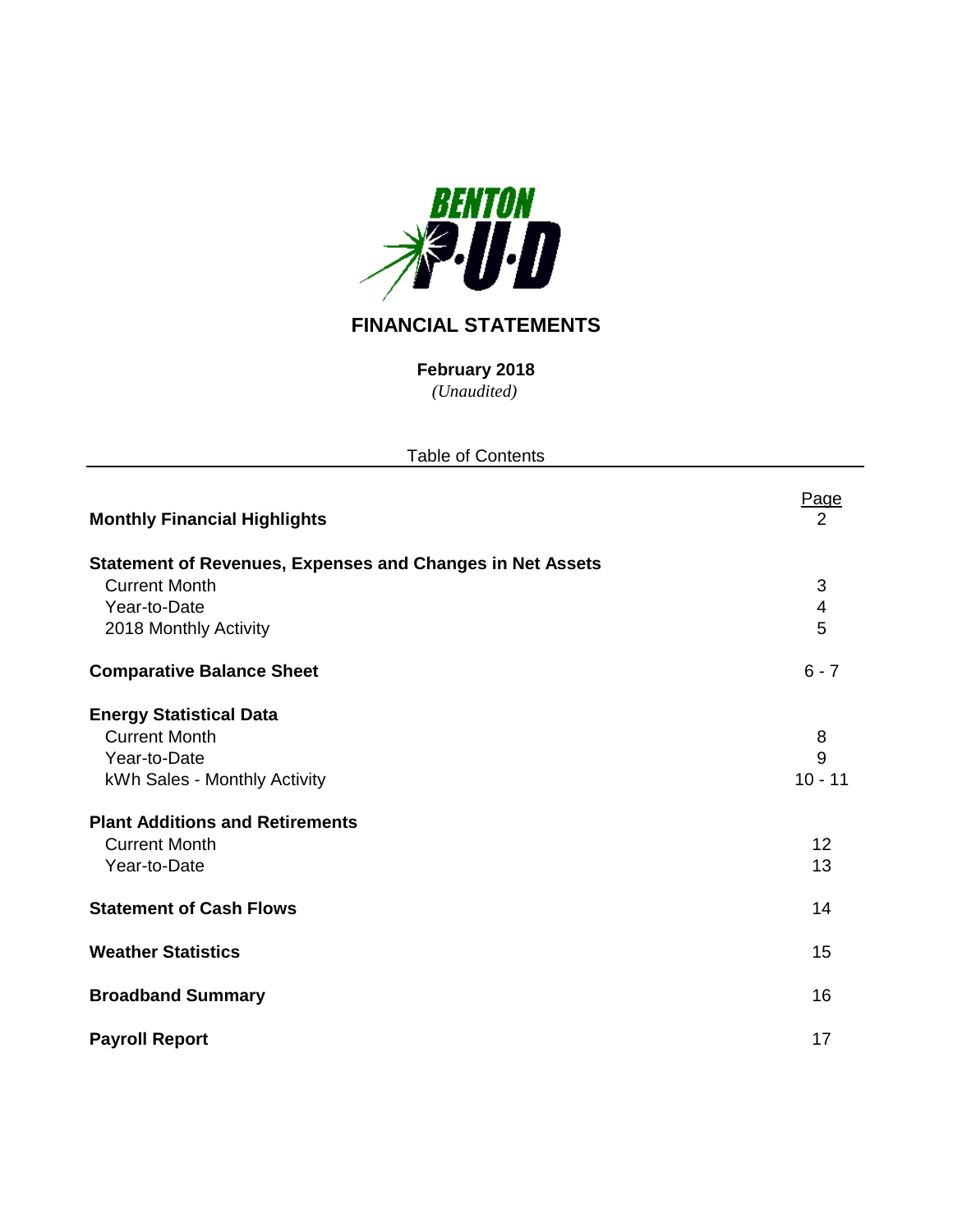

# *Financial Highlights February 2018*

 *Issue date: 3/26/18*

Financial highlights for the month of February:<br>  $\triangleright$  District operations resulted in a decrease

- District operations resulted in a decrease in net assets of \$318,000 for the month.<br>
In a verage temperature of 38.6° was 0.2° below normal. Heating degree days y The average temperature of 38.6° was 0.2° below normal. Heating degree days were slightly above the 5 year average.<br>> Total retail kWh billed during February was 20% below last year
- 
- $\triangleright$  Total retail kWh billed during February was 20% below last year.<br> $\triangleright$  Net power supply costs were \$6.3M for the month with energy sa
- $\triangleright$  Net power supply costs were \$6.3M for the month with energy sales for resale of \$1.5M and an average price of \$19 per MWh.<br> $\triangleright$  February's non-power operating costs of \$2.0 million before taxes and depreciation w February's non-power operating costs of \$2.0 million before taxes and depreciation were 18% above last year.<br>
> Net capital expenditures were \$1.3 million for the month.
- Net capital expenditures were \$1.3 million for the month.

|                               | (in thousands of dollars) |          |            |     |     |            |     |     |             |     |            |            |                  |               |                         |
|-------------------------------|---------------------------|----------|------------|-----|-----|------------|-----|-----|-------------|-----|------------|------------|------------------|---------------|-------------------------|
| <b>Change in Net Position</b> | Jan                       | Feb      | <b>Mar</b> | Apr | May | <b>Jun</b> | Jul | Aug | Sept        | Oct | <b>Nov</b> | Dec        | <b>Total YTD</b> | <b>Budget</b> | 2018<br><b>Forecast</b> |
| Actual                        | \$1,556                   | (S318)   |            |     |     |            |     |     |             |     |            |            | \$1,238          |               | \$6,678                 |
| Budget                        | \$236                     | \$75     |            |     |     |            |     |     |             |     |            |            | \$311            | \$5,334       |                         |
|                               |                           |          |            |     |     |            |     |     |             |     |            |            |                  |               |                         |
| <b>Net Margin</b>             | Jan                       | Feb      | Mar        | Apr | May | Jun        | Jul | Aug | Sept        | Oct | <b>Nov</b> | <b>Dec</b> | Total            | <b>Budget</b> | Forecast                |
| <b>Retail Revenues</b>        | \$10,476                  | \$9,084  |            |     |     |            |     |     |             |     |            |            | \$19,561         | \$124,439     | \$124,506               |
| Less: Net Power Costs         | (6,050)                   | (6, 266) |            |     |     |            |     |     |             |     |            |            | (12, 316)        | (82, 528)     | (80,058)                |
| Net Margin                    | \$4,426                   | \$2,818  | \$0        | \$0 | \$0 | \$0        | \$0 | \$0 | \$0         | \$0 | \$0        | \$0        | \$7,244          | \$41,911      | \$44,448                |
|                               |                           |          |            |     |     |            |     |     |             |     |            |            |                  |               |                         |
| <b>Net Capital Costs</b>      | Jan                       | Feb      | <b>Mar</b> | Apr | May | Jun        | Jul | Aug | <b>Sept</b> | Oct | <b>Nov</b> | <b>Dec</b> | <b>Total</b>     | <b>Budget</b> |                         |
| <b>Capital Expenditures</b>   | \$1,037                   | \$1,462  |            |     |     |            |     |     |             |     |            |            | \$2,500          | \$19,666      |                         |
| Less: Capital Contributions   | (293)                     | (119)    |            |     |     |            |     |     |             |     |            |            | (412)            | (1, 377)      |                         |
| <b>Net Capital Costs</b>      | \$744                     | \$1,343  | \$0        | \$0 | \$0 | \$0        | \$0 | \$0 | \$0         | \$0 | \$0        | \$0        | \$2,087          | \$18,290      |                         |
| Net Capital Budget            | \$1,744                   | \$1,745  |            |     |     |            |     |     |             |     |            |            | \$3,488          |               |                         |
|                               |                           |          |            |     |     |            |     |     |             |     |            |            |                  |               |                         |

| <b>Load Statistics</b>         | Jan | Feb | Mar | Apr | May | Jun | Jul | Aug | Sept | Oct | Nov | Dec | <b>YTD Average</b> | <b>Budget</b>    |
|--------------------------------|-----|-----|-----|-----|-----|-----|-----|-----|------|-----|-----|-----|--------------------|------------------|
| - Retail Sales (Billed)<br>aMW | 194 | 178 |     |     |     |     |     |     |      |     |     |     | 186                | 200 <sub>1</sub> |
| Secondary Market Sales<br>aMW  | 105 | 116 |     |     |     |     |     |     |      |     |     |     | 110 <sub>h</sub>   | ົ<br>ےں          |



+Actual retail revenues in the graph above and below include unbilled revenue to match revenues with expenses.





| <b>Key Ratios</b>                                                         |        |
|---------------------------------------------------------------------------|--------|
| <b>Current Ratio</b>                                                      | 3.51:1 |
| Debt Service Coverage (2015 Actual)                                       | 2.93   |
| Debt Service Coverage (2016 Actual)                                       | 2.91   |
| Debt Service Coverage (2017 Actual)                                       | 3.40   |
| Debt Service Coverage (2018 Forecast)<br>(includes capital contributions) | 3.34   |

| <b>Other Statistics</b>                   |    |        |         |     |
|-------------------------------------------|----|--------|---------|-----|
| Unrestricted Undesignated Reserves        | \$ | 32.1   | million |     |
| Bond Insurance Replacement (designated \$ |    | 2.6    | million |     |
| Power Market Volatility (designated)      | \$ | 3.9    | million |     |
| Special Capital (designated)              | \$ | 15.4   | million |     |
| Customer Deposits (designated)            | \$ | 1.6    | million |     |
| Bond Principal & Interest (restricted)    | \$ | 2.1    | million |     |
| Bond Reserve Account (restricted)         | \$ | 1.1    | million |     |
| <b>Net Utility Plant</b>                  | S  | 126.5  | million |     |
| Long-Term Debt                            | \$ | 61.2   | million |     |
| <b>Active Service Locations</b>           |    | 53.424 | YTD     | (9) |
| Non-Contingent Employees                  |    | 144.75 |         |     |
| Contingent YTD FTE's                      |    | 0.74   |         |     |
|                                           |    |        |         |     |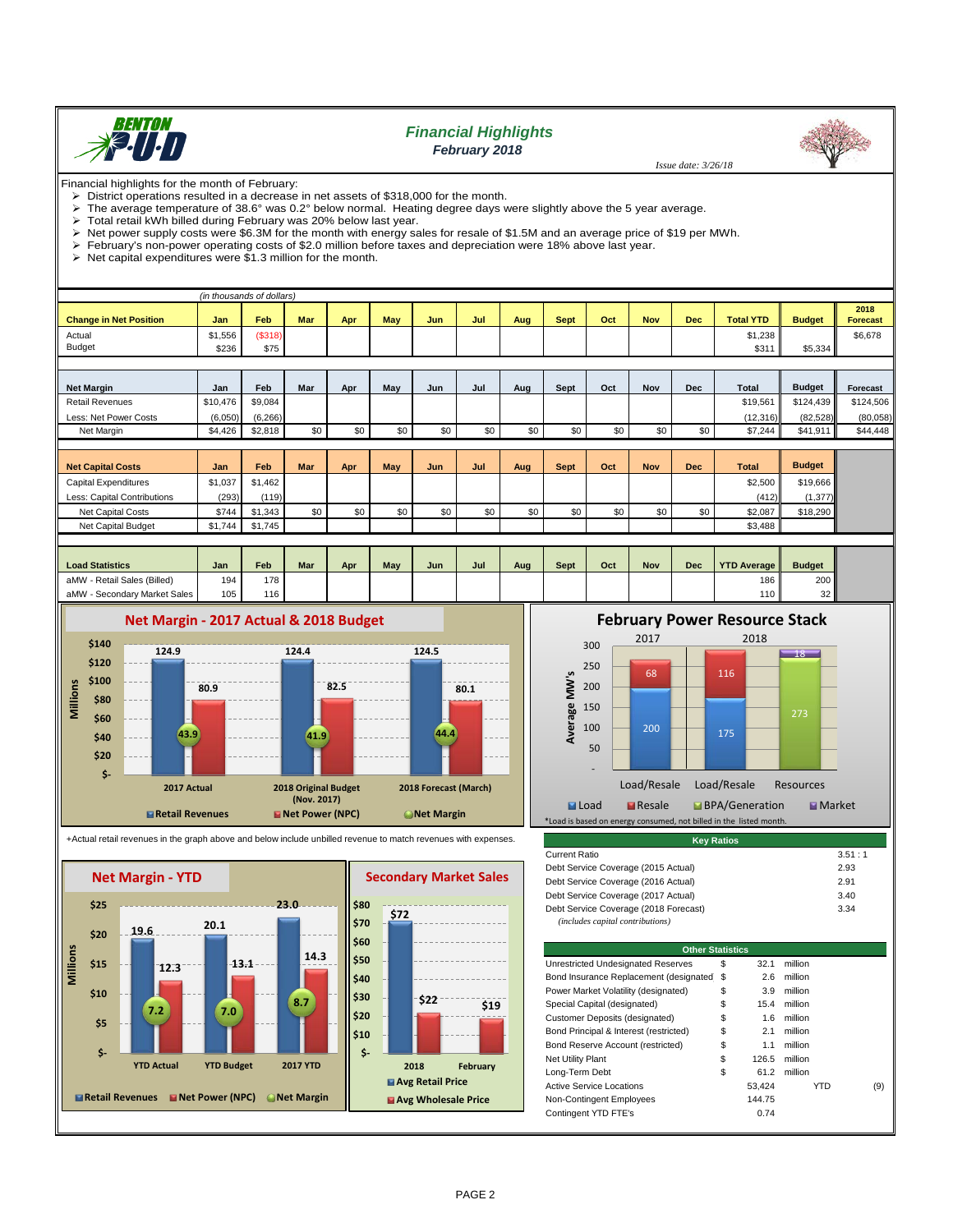#### **PUBLIC UTILITY DISTRICT NO.1 OF BENTON COUNTY STATEMENT OF REVENUES, EXPENSES, AND CHANGE IN NET POSITION FEBRUARY 2018**

|                                                            | 2/28/18       |               |                          | 2/28/17       |                          |
|------------------------------------------------------------|---------------|---------------|--------------------------|---------------|--------------------------|
|                                                            | <b>ACTUAL</b> | <b>BUDGET</b> | <b>PCT</b><br><b>VAR</b> | <b>ACTUAL</b> | <b>PCT</b><br><b>VAR</b> |
| <b>OPERATING REVENUES</b>                                  |               |               |                          |               |                          |
| Energy Sales - Retail                                      | 9,084,270     | 9,714,435     | -6%                      | 10,163,012    | $-11%$                   |
| <b>City Occupation Taxes</b>                               | 544,905       | 584,742       | $-7%$                    | 658,463       | $-17%$                   |
| <b>Bad Debt Expense</b>                                    | (16,000)      | (19,076)      | $-16%$                   | (19,000)      | $-16%$                   |
| <b>Energy Secondary Market Sales</b>                       | 1,503,757     | 1,316,013     | 14%                      | 1,178,034     | 28%                      |
| Transmission of Power for Others                           | 110,045       | 75,000        | 47%                      | 134,027       | $-18%$                   |
| <b>Broadband Revenue</b>                                   | 182,621       | 208,419       | $-12%$                   | 199,708       | $-9%$                    |
| <b>Other Revenue</b>                                       | 70,972        | 97,618        | $-27%$                   | 76,138        | $-7%$                    |
| <b>TOTAL OPERATING REVENUES</b>                            | 11,480,569    | 11,977,151    | $-4%$                    | 12,390,382    | $-7%$                    |
| <b>OPERATING EXPENSES</b>                                  |               |               |                          |               |                          |
| <b>Purchased Power</b>                                     | 6,825,520     | 6,796,298     | 0%                       | 6,811,765     | 0%                       |
| <b>Purchased Transmission &amp; Ancillary Services</b>     | 1,101,369     | 1,056,071     | 4%                       | 1,070,971     | 3%                       |
| <b>Conservation Program</b>                                | (47, 157)     | 160,198       | $-129%$                  | 113           | >200%                    |
| <b>Total Power Supply</b>                                  | 7,879,731     | 8,012,567     | $-2%$                    | 7,882,849     | 0%                       |
| Transmission Operation & Maintenance                       | 7,919         | 8,543         | $-7%$                    | 7,015         | 13%                      |
| Distribution Operation & Maintenance                       | 926,604       | 808,597       | 15%                      | 733.370       | 26%                      |
| <b>Broadband Expense</b>                                   | 63,993        | 72,679        | $-12%$                   | 84,130        | $-24%$                   |
| Customer Accounting, Collection & Information              | 314,792       | 329,743       | $-5%$                    | 314,475       | 0%                       |
| Administrative & General                                   | 656,854       | 555,684       | 18%                      | 528,202       | 24%                      |
| Subtotal before Taxes & Depreciation                       | 1,970,163     | 1,775,246     | 11%                      | 1,667,192     | 18%                      |
| <b>Taxes</b>                                               | 1,145,833     | 1,210,547     | $-5%$                    | 1,369,962     | $-16%$                   |
| Depreciation & Amortization                                | 818,195       | 896,644       | $-9%$                    | 830,410       | $-1%$                    |
| <b>Total Other Operating Expenses</b>                      | 3,934,190     | 3,882,437     | 1%                       | 3,867,564     | 2%                       |
| <b>TOTAL OPERATING EXPENSES</b>                            | 11,813,921    | 11,895,004    | -1%                      | 11,750,413    | 1%                       |
| <b>OPERATING INCOME (LOSS)</b>                             | (333, 353)    | 82,147        | >200%                    | 639,969       | $-152%$                  |
| <b>NONOPERATING REVENUES &amp; EXPENSES</b>                |               |               |                          |               |                          |
| Interest Income                                            | 62,266        | 33,333        | 87%                      | 37,148        | 68%                      |
| Other Income                                               | 33,099        | 31,339        | 6%                       | 221,255       | $-85%$                   |
| Other Expense                                              |               |               | n/a                      |               | n/a                      |
| <b>Interest Expense</b>                                    | (236, 074)    | (224, 094)    | 5%                       | (239, 737)    | $-2%$                    |
| Debt Discount/Premium Amortization & Loss on Defeased Debt | 38,127        | 37,346        | 2%                       | 41,348        | $-8%$<br>$-49%$          |
| MtM Gain/(Loss) on Investments                             | (1,038)       |               | n/a                      | (2,050)       |                          |
| <b>TOTAL NONOPERATING REVENUES &amp; EXPENSES</b>          | (103, 620)    | (122, 076)    | $-15%$                   | 57,964        | >200%                    |
| INCOME (LOSS) BEFORE CAPITAL CONTRIBUTIONS                 | (436, 973)    | (39, 929)     | >200%                    | 697,933       | -163%                    |
| <b>CAPITAL CONTRIBUTIONS</b>                               | 118,937       | 114,729       | 4%                       | 10,648        | >200%                    |
| <b>CHANGE IN NET POSITION</b>                              | (318, 035)    | 74.800        | >200%                    | 708.581       | $-145%$                  |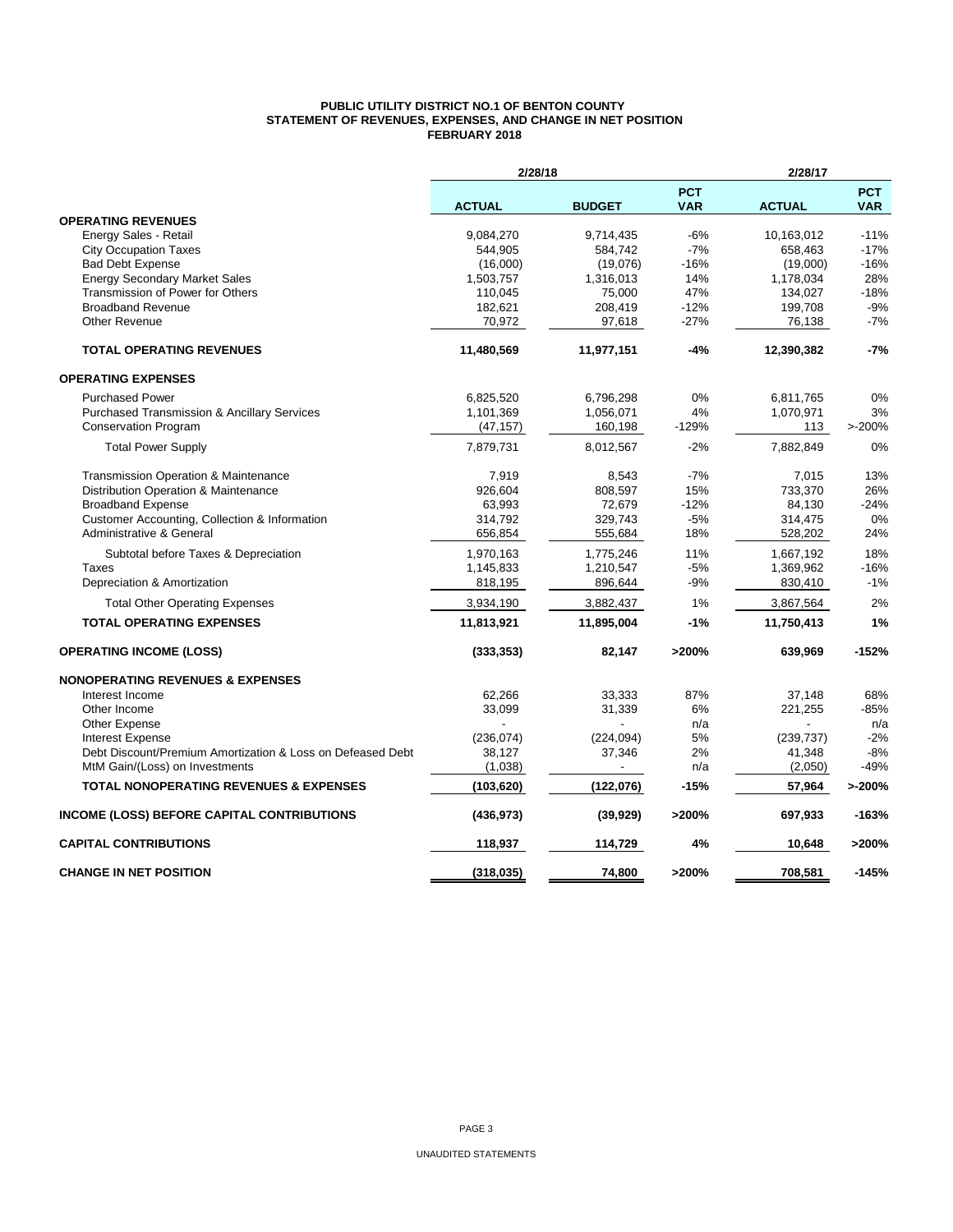#### **PUBLIC UTILITY DISTRICT NO.1 OF BENTON COUNTY STATEMENT OF REVENUES, EXPENSES, AND CHANGE IN NET POSITION YEAR TO DATE**

|                                                            | 2/28/18       |               |                          | 2/28/17       |                          |
|------------------------------------------------------------|---------------|---------------|--------------------------|---------------|--------------------------|
|                                                            | <b>ACTUAL</b> | <b>BUDGET</b> | <b>PCT</b><br><b>VAR</b> | <b>ACTUAL</b> | <b>PCT</b><br><b>VAR</b> |
| <b>OPERATING REVENUES</b>                                  |               |               |                          |               |                          |
| Energy Sales - Retail                                      | 19,560,569    | 20,143,092    | $-3%$                    | 23,040,292    | $-15%$                   |
| <b>City Occupation Taxes</b>                               | 1,190,016     | 1,217,391     | $-2%$                    | 1,392,140     | $-15%$                   |
| <b>Bad Debt Expense</b>                                    | (35,000)      | (39, 570)     | $-12%$                   | (41,000)      | $-15%$                   |
| <b>Energy Secondary Market Sales</b>                       | 3,516,756     | 2,809,345     | 25%                      | 2,624,089     | 34%                      |
| Transmission of Power for Others                           | 250,182       | 150,000       | 67%                      | 242,761       | 3%                       |
| <b>Broadband Revenue</b>                                   | 370,857       | 422,038       | $-12%$                   | 376,667       | $-2%$                    |
| <b>Other Revenue</b>                                       | 674,125       | 195,236       | 245%                     | 621,281       | 9%                       |
| <b>TOTAL OPERATING REVENUES</b>                            | 25,527,505    | 24,897,533    | 3%                       | 28,256,230    | $-10%$                   |
| <b>OPERATING EXPENSES</b>                                  |               |               |                          |               |                          |
| <b>Purchased Power</b>                                     | 13,823,044    | 13,858,080    | 0%                       | 14,965,903    | $-8%$                    |
| <b>Purchased Transmission &amp; Ancillary Services</b>     | 2,211,540     | 2,159,776     | 2%                       | 2,202,090     | 0%                       |
| <b>Conservation Program</b>                                | 48,442        | 322,303       | -85%                     | 45,000        | 8%                       |
| <b>Total Power Supply</b>                                  | 16,083,025    | 16,340,160    | $-2%$                    | 17,212,993    | $-7%$                    |
| <b>Transmission Operation &amp; Maintenance</b>            | 13,654        | 17,732        | $-23%$                   | 11,766        | 16%                      |
| Distribution Operation & Maintenance                       | 1,783,051     | 1,653,592     | 8%                       | 1,664,257     | 7%                       |
| <b>Broadband Expense</b>                                   | 131,746       | 157,371       | $-16%$                   | 144,663       | $-9%$                    |
| Customer Accounting, Collection & Information              | 725,193       | 654,806       | 11%                      | 545,512       | 33%                      |
| <b>Administrative &amp; General</b>                        | 1,610,192     | 1,303,060     | 24%                      | 1,354,001     | 19%                      |
| Subtotal before Taxes & Depreciation                       | 4,263,835     | 3,786,560     | 13%                      | 3,720,199     | 15%                      |
| Taxes                                                      | 2,492,560     | 2,547,269     | $-2%$                    | 2,908,265     | $-14%$                   |
| Depreciation & Amortization                                | 1,631,883     | 1,788,571     | $-9%$                    | 1,661,514     | $-2%$                    |
| <b>Total Other Operating Expenses</b>                      | 8,388,278     | 8,122,401     | 3%                       | 8,289,978     | 1%                       |
| <b>TOTAL OPERATING EXPENSES</b>                            | 24,471,303    | 24,462,561    | 0%                       | 25,502,971    | $-4%$                    |
| <b>OPERATING INCOME (LOSS)</b>                             | 1,056,202     | 434,972       | 143%                     | 2,753,259     | $-62%$                   |
| <b>NONOPERATING REVENUES &amp; EXPENSES</b>                |               |               |                          |               |                          |
| Interest Income                                            | 130,423       | 66,667        | 96%                      | 73,136        | 78%                      |
| Other Income                                               | 62,398        | 62,678        | 0%                       | 252,602       | $-75%$                   |
| <b>Other Expense</b>                                       |               |               | n/a                      |               | n/a                      |
| <b>Interest Expense</b>                                    | (471, 279)    | (448, 189)    | 5%                       | (481, 572)    | $-2%$                    |
| Debt Discount/Premium Amortization & Loss on Defeased Debt | 76,253        | 74,692        | 2%                       | 82,697        | $-8%$                    |
| MtM Gain/(Loss) on Investments                             | (28, 173)     |               | n/a                      | 5,370         | n/a                      |
| <b>TOTAL NONOPERATING REVENUES &amp; EXPENSES</b>          | (230, 378)    | (244, 152)    | -6%                      | (67, 767)     | 240%                     |
| <b>INCOME (LOSS) BEFORE CAPITAL CONTRIBUTIONS</b>          | 825,823       | 190,821       | n/a                      | 2,685,492     | $-69%$                   |
| <b>CAPITAL CONTRIBUTIONS</b>                               | 412,079       | 229,458       | 80%                      | 39,323        | n/a                      |
| <b>CHANGE IN NET POSITION</b>                              | 1,237,903     | 420,279       | 195%                     | 2,724,815     | -55%                     |
| TOTAL NET POSITION, BEGINNING OF YEAR                      | 124,155,023   | 124,155,023   | 0%                       | 110,681,246   | $-2%$                    |
| TOTAL NET POSITION, END OF YEAR                            | 125,392,926   | 124,575,302   | 0.1%                     | 113,406,061   | $-4%$                    |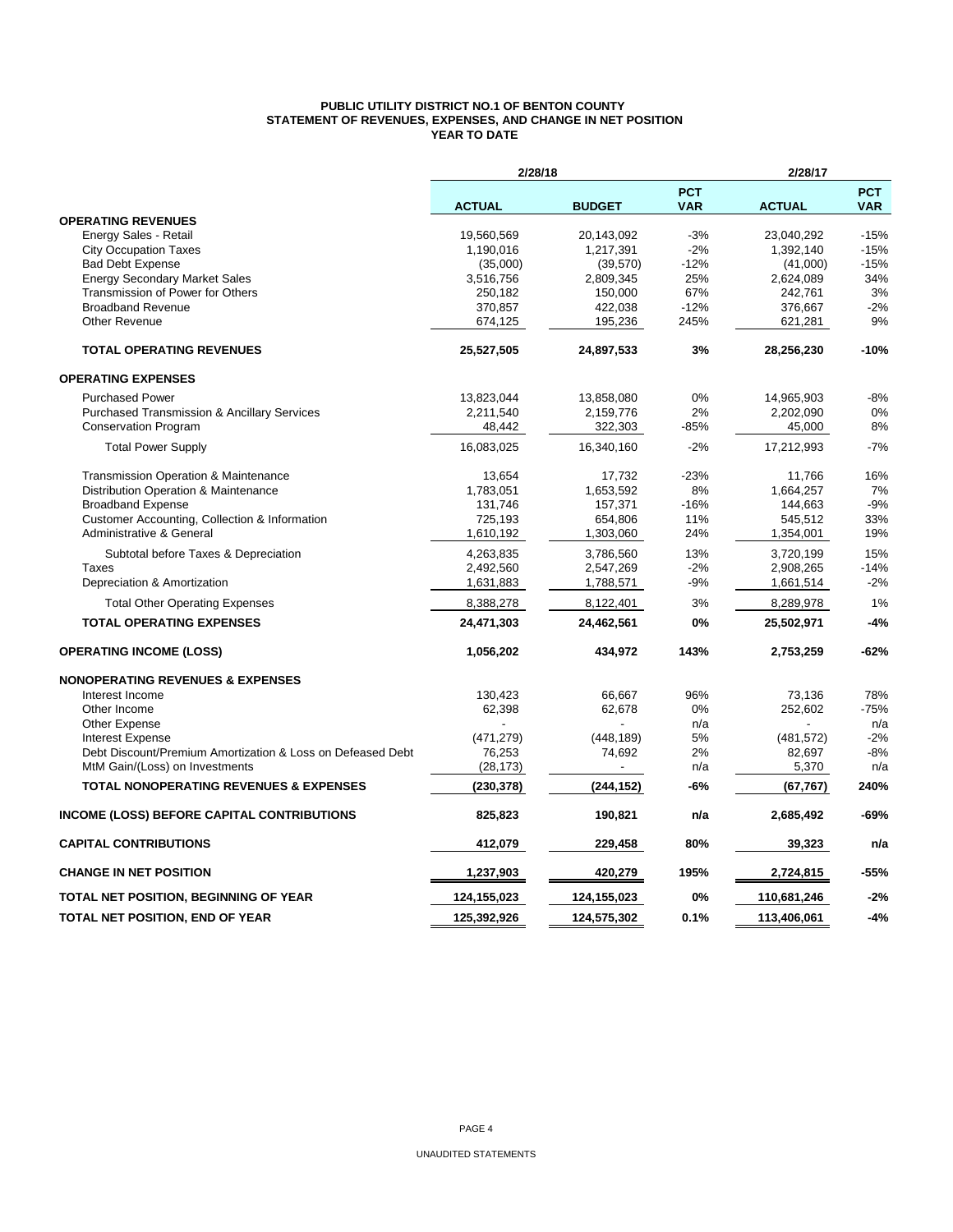#### **PUBLIC UTILITY DISTRICT NO. 1 OF BENTON COUNTY STATEMENT OF REVENUES, EXPENSES, AND CHANGE IN NET POSITION 2018 MONTHLY ACTIVITY**

|                                                   | January                  | February       | <b>March</b> | <b>April</b> | May | June | July | August | September | October | November | December | <b>Total</b> |
|---------------------------------------------------|--------------------------|----------------|--------------|--------------|-----|------|------|--------|-----------|---------|----------|----------|--------------|
| <b>OPERATING REVENUES</b>                         |                          |                |              |              |     |      |      |        |           |         |          |          |              |
| Energy Sales - Retail                             | \$10,476,299             | \$9,084,270    |              |              |     |      |      |        |           |         |          |          | \$19,560,569 |
| <b>City Occupation Taxes</b>                      | 645,112                  | 544,905        |              |              |     |      |      |        |           |         |          |          | 1,190,017    |
| <b>Bad Debt Expense</b>                           | (19,000)                 | (16,000)       |              |              |     |      |      |        |           |         |          |          | (35,000)     |
| <b>Energy Secondary Market Sales</b>              | 2,013,000                | 1,503,757      |              |              |     |      |      |        |           |         |          |          | 3,516,757    |
| Transmission of Power for Others                  | 140,137                  | 110,045        |              |              |     |      |      |        |           |         |          |          | 250,182      |
| <b>Broadband Revenue</b>                          | 188,237                  | 182,621        |              |              |     |      |      |        |           |         |          |          | 370,858      |
| Other Electric Revenue                            | 603,153                  | 70,972         |              |              |     |      |      |        |           |         |          |          | 674,125      |
| <b>TOTALOPERATING REVENUES</b>                    | 14,046,938               | 11,480,570     |              |              |     |      |      |        |           |         |          |          | 25,527,508   |
| <b>OPERATING EXPENSES</b>                         |                          |                |              |              |     |      |      |        |           |         |          |          |              |
| <b>Purchased Power</b>                            | 6,997,524                | 6,825,520      |              |              |     |      |      |        |           |         |          |          | 13,823,044   |
| Purchased Transmission & Ancillary Services       | 1,110,171                | 1,101,369      |              |              |     |      |      |        |           |         |          |          | 2,211,540    |
| <b>Conservation Program</b>                       | 95,599                   | (47, 157)      |              |              |     |      |      |        |           |         |          |          | 48,442       |
|                                                   |                          |                |              |              |     |      |      |        |           |         |          |          |              |
| <b>Total Power Supply</b>                         | 8,203,294                | 7,879,732      |              |              |     |      |      |        |           |         |          |          | 16,083,026   |
| Transmission Operation & Maintenance              | 5,734                    | 7,919          |              |              |     |      |      |        |           |         |          |          | 13,653       |
| Distribution Operation & Maintenance              | 856,447                  | 926,604        |              |              |     |      |      |        |           |         |          |          | 1,783,051    |
| <b>Broadband Expense</b>                          | 67,753                   | 63,993         |              |              |     |      |      |        |           |         |          |          | 131,746      |
| Customer Accounting, Collection & Information     | 410,400                  | 314,792        |              |              |     |      |      |        |           |         |          |          | 725,192      |
| Administrative & General                          | 953,338                  | 656,854        |              |              |     |      |      |        |           |         |          |          | 1,610,192    |
|                                                   |                          |                |              |              |     |      |      |        |           |         |          |          |              |
| Subtotal before Taxes & Depreciation              | 2,293,672                | 1,970,162      |              |              |     |      |      |        |           |         |          |          | 4,263,834    |
| Taxes                                             | 1,346,727                | 1,145,833      |              |              |     |      |      |        |           |         |          |          | 2,492,560    |
| Depreciation & Amortization                       | 813,688                  | 818,195        |              |              |     |      |      |        |           |         |          |          | 1,631,883    |
| <b>Total Other Operating Expenses</b>             | 4,454,087                | 3,934,190      |              |              |     |      |      |        |           |         |          |          | 8,388,277    |
| TOTAL OPERATING EXPENSES                          | 12,657,381               | 11,813,922     |              |              |     |      |      |        |           |         |          |          | 24,471,303   |
| <b>OPERATING INCOME (LOSS)</b>                    | 1,389,557                | (333, 352)     |              |              |     |      |      |        |           |         |          |          | 1,056,205    |
| <b>NONOPERATING REVENUES &amp; EXPENSES</b>       |                          |                |              |              |     |      |      |        |           |         |          |          |              |
| Interest Income                                   | 68,157                   | 62,266         |              |              |     |      |      |        |           |         |          |          | 130,423      |
| Other Income                                      | 29,299                   | 33,099         |              |              |     |      |      |        |           |         |          |          | 62,398       |
| Other Expense                                     | $\overline{\phantom{a}}$ | $\blacksquare$ |              |              |     |      |      |        |           |         |          |          |              |
| <b>Interest Expense</b>                           | (235, 205)               | (236, 074)     |              |              |     |      |      |        |           |         |          |          | (471, 279)   |
| Debt Discount & Expense Amortization              | 38,127                   | 38,127         |              |              |     |      |      |        |           |         |          |          | 76,254       |
| MtM Gain/(Loss) on Investments                    | (27, 135)                | (1,038)        |              |              |     |      |      |        |           |         |          |          | (28, 173)    |
| Loss in Joint Ventures/Special Assessments        | $\blacksquare$           | $\sim$         |              |              |     |      |      |        |           |         |          |          | $\sim$       |
| TOTAL NONOPERATING REV/EXP                        | (126, 757)               | (103, 620)     |              |              |     |      |      |        |           |         |          |          | (230, 377)   |
| <b>INCOME (LOSS) BEFORE CAPITAL CONTRIBUTIONS</b> | 1,262,800                | (436, 972)     |              |              |     |      |      |        |           |         |          |          | 825,828      |
| <b>CAPITAL CONTRIBUTIONS</b>                      | 293.142                  | 118,937        |              |              |     |      |      |        |           |         |          |          | 412,079      |
| <b>CHANGE IN NET POSITION</b>                     | \$1,555,942              | (\$318,035)    | \$0          | \$0          | \$0 | \$0  | \$0  | \$0    | \$0       | \$0     | \$0      | \$0      | \$1,237,907  |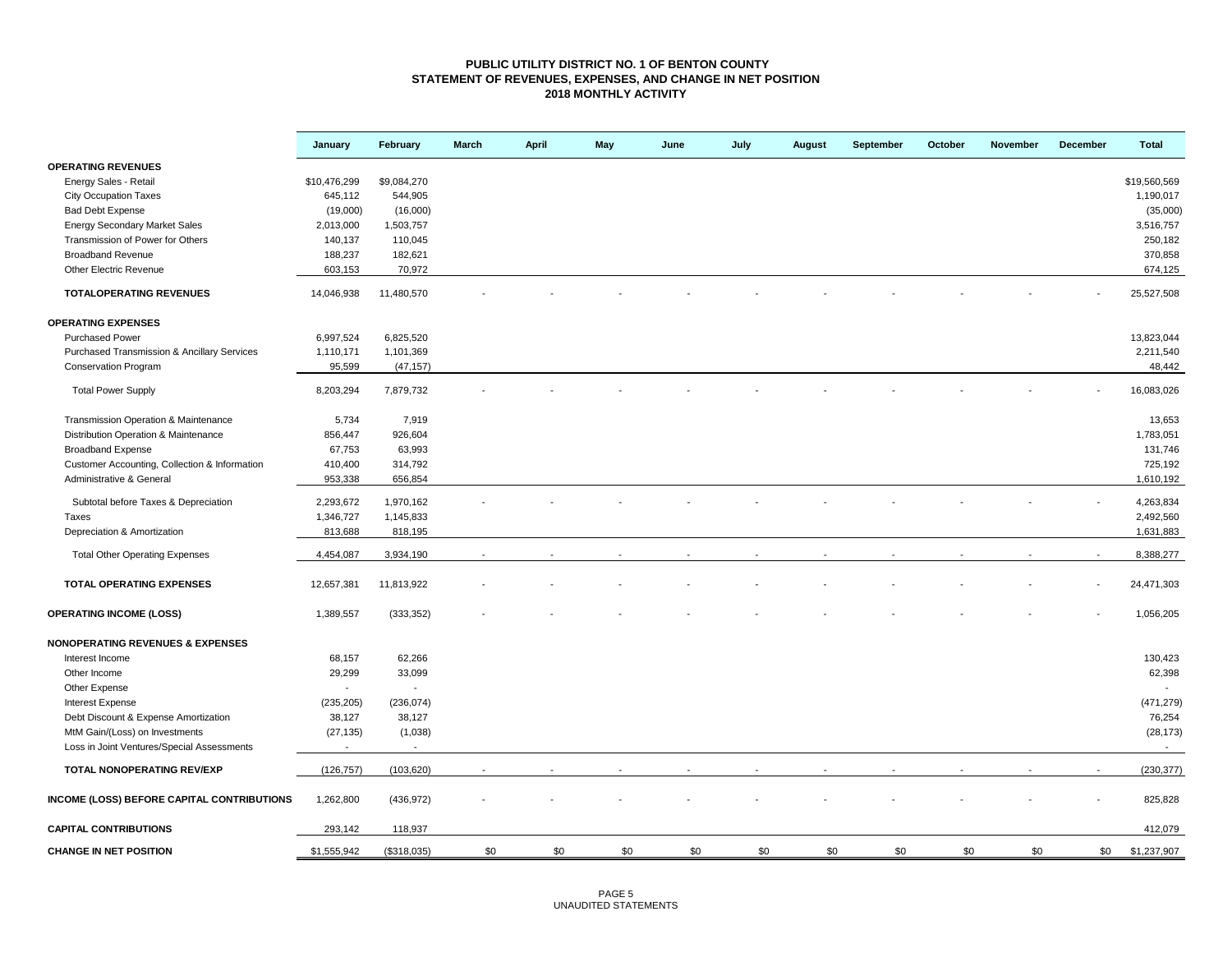# **PUBLIC UTILITY DISTRICT NO. 1 OF BENTON COUNTY COMPARATIVE STATEMENT OF NET POSITION ASSETS AND DEFERRED OUTFLOWS OF RESOURCES**

|                                                           |                 |                 | Increase/(Decrease) |                |
|-----------------------------------------------------------|-----------------|-----------------|---------------------|----------------|
|                                                           | 2/28/2018       | 2/28/2017       | Amount              | <b>Percent</b> |
| <b>ASSETS</b>                                             |                 |                 |                     |                |
| <b>CURRENT ASSETS</b>                                     |                 |                 |                     |                |
| Cash & Cash Equivalents                                   |                 |                 |                     |                |
| Unrestricted Cash & Cash Equivalents                      | 21,593,367      | 10,366,777      | \$11,226,590        |                |
| <b>Restricted Construction Account</b>                    |                 |                 |                     |                |
| Investments                                               | 12,588,353      | 19,920,260      | (7, 331, 908)       |                |
| Designated Debt Service Reserve Fund                      | 2,612,152       | 3,032,152       | (420,000)           |                |
| Designated Power Market Voltly                            | 3,850,000       | 3,300,000       | 550,000             |                |
| Designated Special Capital Rsv                            | 15,376,052      | 16,863,084      | (1,487,032)         |                |
| <b>Designated Customer Deposits</b>                       | 1,600,000       | 1,400,000       | 200,000             |                |
| Accounts Receivable, net                                  | 9,643,781       | 12,086,874      | (2,443,093)         |                |
| <b>BPA Prepay Receivable</b>                              | 600,000         | 600,000         |                     |                |
| <b>Accrued Interest Receivable</b>                        | 58,658          | 62,774          | (4, 116)            |                |
| Wholesale Power Receivable                                | 1,326,296       | 1,022,791       | 303,505             |                |
| <b>Accrued Unbilled Revenue</b>                           | 3,900,000       | 4,800,000       | (900,000)           |                |
| <b>Inventory Materials &amp; Supplies</b>                 | 5,683,508       | 5,745,229       | (61, 721)           |                |
| Prepaid Expenses & Option Premiums                        | 466,482         | 339,231         | 127,251             |                |
| <b>Total Current Assets</b>                               | 79,298,649      | 79,539,172      | (240, 523)          | 0%             |
| <b>NONCURRENT ASSETS</b>                                  |                 |                 |                     |                |
| <b>Restricted Bond Reserve Fund</b>                       | 1,107,865       | 1,107,865       | 0                   |                |
| <b>Other Receivables</b>                                  | 96,778          | 96,895          | (117)               |                |
| <b>Preliminary Surveys</b>                                | 98,670          | 50,070          | 48,600              |                |
| <b>BPA Prepay Receivable</b>                              | 5,750,000       | 6,350,000       | (600,000)           |                |
| Deferred Purchased Power Costs                            | 6,673,036       | 7,524,493       | (851, 457)          |                |
|                                                           | 13,726,349      | 15,129,323      | (802, 974)          | -9%            |
| <b>Utility Plant</b>                                      |                 |                 |                     |                |
| Land and Intangible Plant                                 | 3,498,274       | 3,496,962       | 1,312               |                |
| <b>Electric Plant in Service</b>                          | 309,449,756     | 303,735,770     | 5,713,986           |                |
| <b>Construction Work in Progress</b>                      | 3,317,147       | 6,385,275       | (3,068,128)         |                |
| <b>Accumulated Depreciation</b>                           | (189, 810, 826) | (190, 057, 660) | 246,834             |                |
| <b>Net Utility Plant</b>                                  | 126,454,350     | 123,560,347     | 2,894,003           | 2%             |
| <b>Total Noncurrent Assets</b>                            | 140,180,699     | 138,689,670     | 1,491,029           | 1%             |
| <b>Total Assets</b>                                       | 219,479,348     | 218,228,842     | 1,250,506           | 1%             |
| DEFERRED OUTFLOWS OF RESOURCES                            |                 |                 |                     |                |
| Unamortized Loss on Defeased Debt                         | (20, 573)       | (5,063)         | (15,510)            |                |
| <b>Pension Deferred Outflow</b>                           | 1,429,022       | 2,019,756       | (590, 734)          |                |
| Accumulated Decrease in Fair Value of Hedging Derivatives | 1,012,588       | 947,886         | 64,702              |                |
| <b>Total Deferred Outflows of Resources</b>               | 2,421,037       | 2,962,579       | (541, 542)          |                |
|                                                           |                 |                 |                     |                |
| TOTAL ASSETS & DEFERRED OUTFLOWS OF RESOURCES             | 221,900,385     | 221,191,421     | 708,964             | 0%             |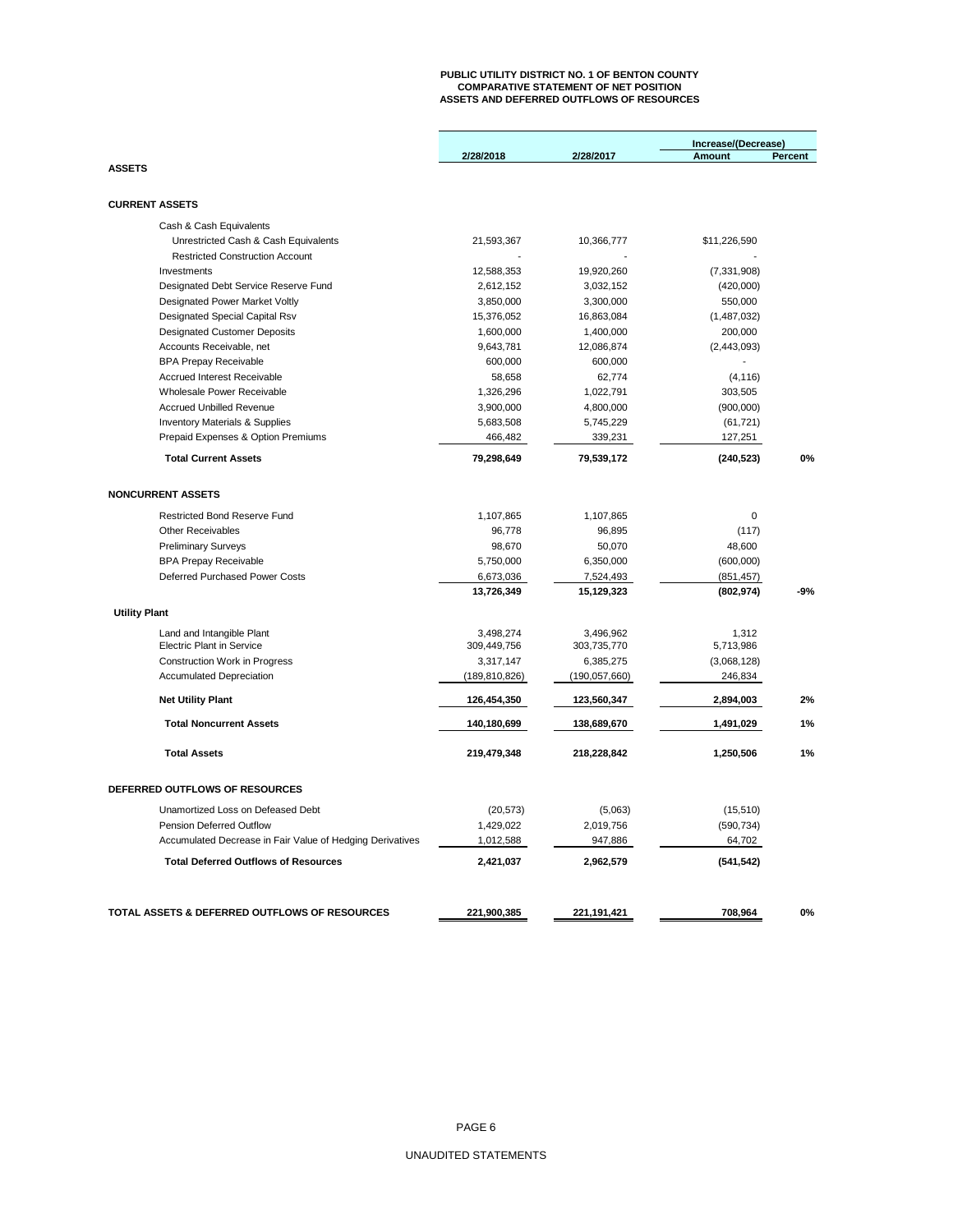# **PUBLIC UTILITY DISTRICT NO. 1 OF BENTON COUNTY COMPARATIVE STATEMENT OF NET POSITION LIABILITIES AND DEFERRED INFLOWS OF RESOURCES**

|                                                           |                         |                         | Increase/(Decrease) |         |  |
|-----------------------------------------------------------|-------------------------|-------------------------|---------------------|---------|--|
| <b>LIABILITIES</b>                                        | 2/28/2018               | 2/28/2017               | Amount              | Percent |  |
|                                                           |                         |                         |                     |         |  |
| <b>CURRENT LIABILITIES</b>                                |                         |                         |                     |         |  |
| <b>Warrants Outstanding</b>                               |                         |                         | \$0                 |         |  |
| <b>Accounts Payable</b>                                   | 9,519,645               | 10,416,606              | (896, 961)          |         |  |
| <b>Customer Deposits</b>                                  | 1,686,450               | 1,487,570               | 198,880             |         |  |
| <b>Accrued Taxes Payable</b>                              | 4,090,598               | 4,078,986               | 11,612              |         |  |
| Other Current & Accrued Liabilities                       | 2,733,387               | 2,901,101               | (167, 714)          |         |  |
| Accrued Interest Payable                                  | 983,329                 | 988,133                 | (4,804)             |         |  |
| Revenue Bonds, Current Portion                            | 3,570,000               | 3,045,000               | 525,000             |         |  |
| <b>Total Current Liabilities</b>                          | 22,583,408              | 22,917,396              | (333,988)           | $-1%$   |  |
| <b>NONCURRENT LIABILITIES</b>                             |                         |                         |                     |         |  |
| 2010 Bond Issue                                           | 17,345,000              | 17,345,000              |                     |         |  |
| 2011 Bond Issue                                           | 13,520,000              | 17,090,000              | (3,570,000)         |         |  |
| 2016 Bond Issue                                           | 22,470,000              | 22,470,000              |                     |         |  |
| Unamortized Premium & Discount                            | 4,257,874               | 4,759,900               | (502, 026)          |         |  |
| Pension Liability                                         | 9,884,887               | 13,019,386              | (3, 134, 499)       |         |  |
| <b>Deferred Revenue</b>                                   | 411,710                 | 964,749                 | (553,040)           |         |  |
| <b>BPA Prepay Incentive Credit</b>                        | 1,706,657               |                         |                     |         |  |
| <b>Other Liabilities</b>                                  |                         | 1,867,913               | (161, 256)          |         |  |
|                                                           | 1,476,353               | 1,366,714               | 109,639             |         |  |
| <b>Total Noncurrent Liabilities</b>                       | 71,072,481              | 78,883,662              | (4,241,181)         | $-10%$  |  |
| <b>Total Liabilities</b>                                  | 93,655,889              | 101,801,058             | (4, 575, 169)       | $-8%$   |  |
| DEFERRED INFLOWS OF RESOURCES                             |                         |                         |                     |         |  |
| Pension Deferred Inflow                                   | 1,866,603               | 245,673                 | 1,620,930           |         |  |
| Accumulated Increase in Fair Value of Hedging Derivatives | 984,968                 | 1,306,226               | (321, 258)          |         |  |
| <b>Total Deferred Inflows of Resources</b>                | 2,851,571               | 1,551,899               | 1,299,672           | 84%     |  |
| <b>NET POSITION</b>                                       |                         |                         |                     |         |  |
|                                                           |                         |                         |                     |         |  |
| Net Investment in Capital Assets                          | 65,270,903              | 58,845,385              | 6,425,518           |         |  |
| <b>Restricted for Debt Service</b><br>Unrestricted        | 1,107,865<br>59,014,157 | 1,107,865<br>57,885,214 | 0<br>1,128,943      |         |  |
| <b>Total Net Position</b>                                 | 125,392,925             | 117,838,464             | 7,554,461           | 6%      |  |
|                                                           |                         |                         |                     |         |  |
| TOTAL NET POSITION, LIABILITIES AND                       |                         |                         |                     |         |  |
| DEFERRED INFLOWS OF RESOURCES                             | 221,900,385             | 221, 191, 421           | 708,964             | 0%      |  |
| <b>CURRENT RATIO:</b>                                     | 3.51:1                  | 3.47:1                  |                     |         |  |
| (Current Assets / Current Liabilities)                    |                         |                         |                     |         |  |
| <b>WORKING CAPITAL:</b>                                   | 56,715,241              | \$56,621,776            | \$93,465            | 0%      |  |
| (Current Assets less Current Liabilities)                 |                         |                         |                     |         |  |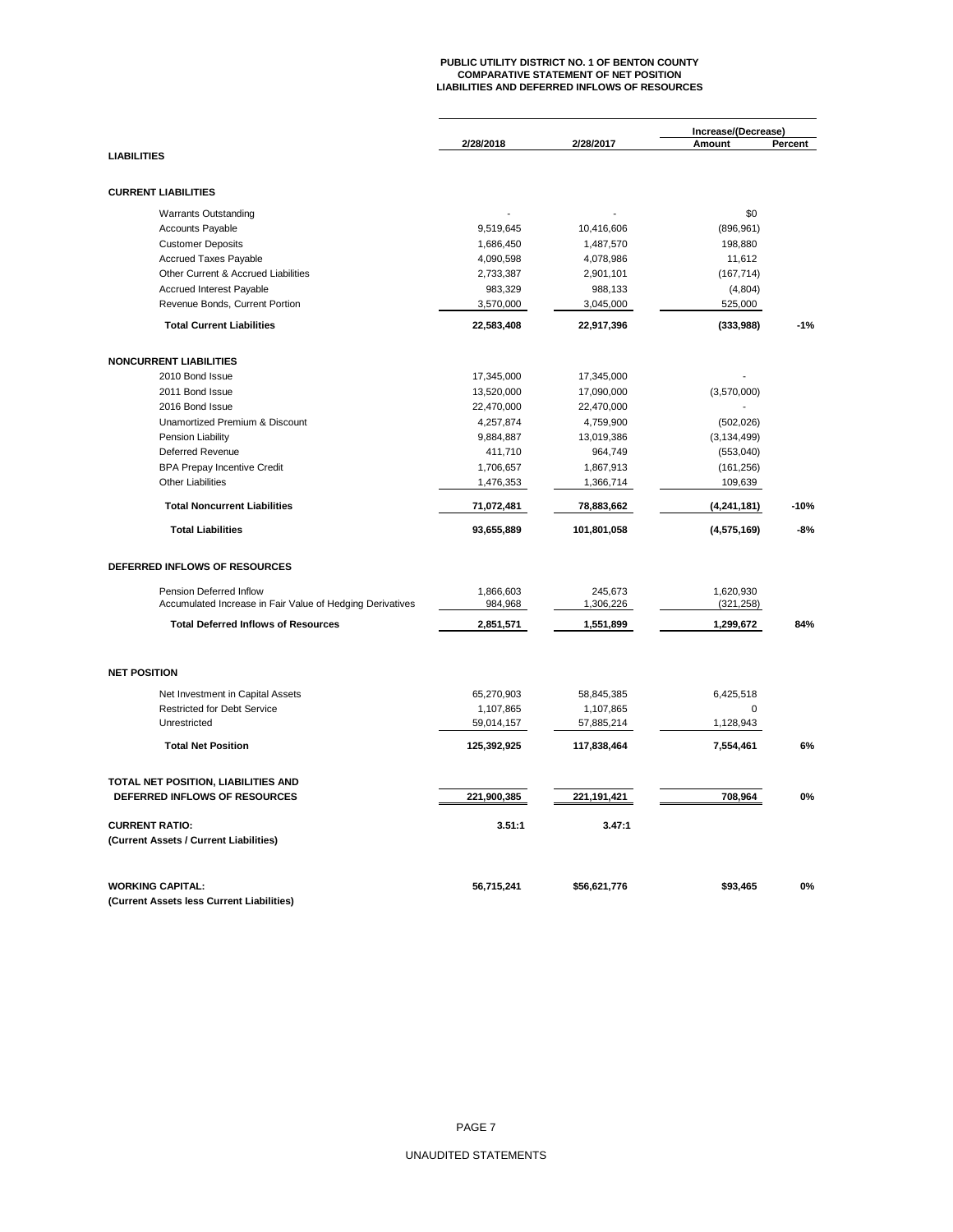#### **PUBLIC UTILITY DISTRICT NO. 1 OF BENTON COUNTY ENERGY STATISTICAL DATA CURRENT MONTH**

|                                                                       | 2/28/2018                  |                            |                          | 2/28/2017                  |                          |
|-----------------------------------------------------------------------|----------------------------|----------------------------|--------------------------|----------------------------|--------------------------|
|                                                                       | <b>ACTUAL</b>              | <b>BUDGET</b>              | <b>PCT</b><br><b>VAR</b> | <b>ACTUAL</b>              | <b>PCT</b><br><b>VAR</b> |
| <b>ENERGY SALES RETAIL - REVENUE</b>                                  |                            |                            |                          |                            |                          |
| Residential                                                           | 5,813,367                  | \$6,497,694                | $-11%$                   | \$7,613,205                | $-24%$                   |
| <b>Small General Service</b>                                          | 778,459                    | 803,235                    | $-3%$                    | 869,595                    | $-10%$                   |
| <b>Medium General Service</b><br>Large General Service                | 1,071,257<br>1,224,924     | 1,128,374<br>1,116,016     | $-5%$<br>10%             | 1,107,799<br>1,129,768     | $-3%$<br>8%              |
| Large Industrial                                                      | 276,047                    | 273,951                    | 1%                       | 274,837                    | 0%                       |
| Small Irrigation                                                      | 5,792                      | 2,922                      | >200%                    |                            | >200%                    |
| Large Irrigation                                                      | 157,520                    | 132,999                    | 18%                      | 11,669                     | >200%                    |
| <b>Street Lights</b>                                                  | 17,792                     | 17,809                     | 0%                       | 17,489                     | 2%                       |
| <b>Security Lights</b><br><b>Unmetered Accounts</b>                   | 22,539<br>16,574           | 24,253<br>17,182           | $-7%$<br>$-4%$           | 22,470<br>16,182           | 0%<br>2%                 |
| <b>Billed Revenues Before Taxes &amp; Unbilled Revenue</b>            | \$9,384,271                | \$10,014,435               | -6%                      | \$11,063,014               | $-15%$                   |
| <b>Unbilled Revenue</b>                                               | (300,000)                  | (300,000)                  | 0%                       | (900,000)                  | $-67%$                   |
| <b>Energy Sales Retail Subtotal</b>                                   | \$9,084,271                | \$9,714,435                | -6%                      | \$10,163,014               | $-11%$                   |
| <b>City Occupation Taxes</b>                                          | 544,905                    | 584,742                    | $-7%$                    | 658,463                    | $-17%$                   |
| Bad Debt Expense (0.16% of retail sales)                              | (16,000)                   | (19,076)                   | $-16%$                   | (19,000)                   | $-16%$                   |
| <b>TOTAL SALES - REVENUE</b>                                          | \$9,613,176                | \$10,280,101               | -6%                      | \$10,802,477               | $-11%$                   |
|                                                                       |                            |                            |                          |                            |                          |
| <b>ENERGY SALES RETAIL - kWh</b><br>Residential                       | 69,963,306                 | 79,903,590                 | $-12%$                   | 97,473,618                 | $-28%$                   |
| <b>Small General Service</b>                                          | 10,600,544                 | 11,049,545                 | $-4%$                    | 12,326,759                 | $-14%$                   |
| <b>Medium General Service</b>                                         | 14,412,773                 | 15,531,310                 | $-7%$                    | 15,406,899                 | $-6%$                    |
| Large General Service                                                 | 18,344,671                 | 16,949,365                 | 8%                       | 17,299,889                 | 6%                       |
| Large Industrial                                                      | 5,158,240                  | 5,207,824                  | $-1%$                    | 5,319,830                  | $-3%$                    |
| Small Irrigation                                                      | 32,983                     | 62                         | >200%                    |                            | n/a                      |
| Large Irrigation                                                      | 494,143                    | 321,549                    | 54%                      | 229,629                    | 115%                     |
| <b>Street Lights</b>                                                  | 211,337                    | 217,995                    | $-3%$                    | 211,253                    | 0%                       |
| <b>Security Lights</b><br><b>Unmetered Accounts</b>                   | 90,490<br>254,823          | 109,071<br>254,317         | $-17%$<br>0%             | 100,920<br>253,915         | $-10%$<br>0%             |
| <b>TOTAL kWh BILLED</b>                                               | 119,563,310                | 129,544,627                | -8%                      | 148,622,712                | -20%                     |
|                                                                       |                            |                            |                          |                            |                          |
| <b>NET POWER COST</b>                                                 |                            |                            |                          |                            |                          |
| <b>BPA Power Costs</b>                                                |                            |                            |                          |                            |                          |
| Slice                                                                 | \$2,905,797                | \$2,922,186                | $-1%$                    | \$2,825,681                | 3%                       |
| <b>Block</b><br>Subtotal                                              | 2,476,292                  | 2,460,579                  | 1%                       | 2,341,303                  | 6%<br>4%                 |
| <b>Other Power Purchases</b>                                          | 5,382,089<br>682,474       | 5,382,765<br>794,259       | 0%<br>$-14%$             | 5,166,984<br>713,676       | $-4%$                    |
| Frederickson                                                          | 760,957                    | 619,274                    | 23%                      | 931,105                    | $-18%$                   |
| Transmission                                                          | 907,094                    | 890,893                    | 2%                       | 762,107                    | 19%                      |
| Ancillary                                                             | 194,274                    | 165,179                    | 18%                      | 308,863                    | $-37%$                   |
| <b>Conservation Program</b>                                           | (47, 157)                  | 160,198                    | >200%                    | 112                        | >200%                    |
| <b>Gross Power Costs</b>                                              | 7,879,731                  | 8,012,568                  | $-2%$                    | 7,882,847                  | 0%                       |
| Less Secondary Market Sales-Energy<br>Less Secondary Market Sales-Gas | (1,503,757)                | (1,316,013)                | 14%<br>n/a               | (1, 114, 754)<br>(63, 280) | 35%<br>n/a               |
| Less Transmission of Power for Others                                 | (110, 045)                 | (75,000)                   | 47%                      | (134, 027)                 | $-18%$                   |
| <b>NET POWER COSTS</b>                                                | \$6,265,929                | \$6,621,555                | -5%                      | \$6,570,786                | $-5%$                    |
|                                                                       |                            |                            |                          |                            |                          |
| <b>NET POWER - kWh</b>                                                |                            |                            |                          |                            |                          |
| <b>BPA Power</b>                                                      |                            |                            |                          |                            |                          |
| Slice<br><b>Block</b>                                                 | 115,641,000<br>58,926,000  | 89,441,049<br>58,926,107   | 29%<br>0%                | 102,365,000<br>60,510,000  | 13%<br>$-3%$             |
| Subtotal                                                              | 174.567.000                | 148,367,156                | 18%                      | 162,875,000                | 7%                       |
| <b>Other Power Purchases</b>                                          | 19,322,000                 | 5,166,309                  | 200%                     | 9,827,000                  | 97%                      |
| Frederickson                                                          | 4,800,000                  |                            | n/a                      | 9,600,000                  | $-50%$                   |
| Gross Power kWh                                                       | 198,689,000                | 153,533,465                | 29%                      | 182,302,000                | 9%                       |
| Less Secondary Market Sales                                           | (78, 100, 000)             | (36, 284, 733)             | 115%                     | (45,886,000)               | 70%                      |
| Less Transmission Losses/Imbalance<br><b>NET POWER - kWh</b>          | (2,673,000)<br>117,916,000 | (2,524,615)<br>114,724,117 | 6%<br>3%                 | (1,963,000)<br>134,453,000 | 36%<br>-12%              |
|                                                                       |                            |                            |                          |                            |                          |
| <b>COST PER MWh: (dollars)</b>                                        |                            |                            |                          |                            |                          |
| Gross Power Cost (average)                                            | \$39.66                    | \$52.19                    | $-24%$                   | \$43.24                    | -8%                      |
| Net Power Cost                                                        | \$53.14                    | \$57.72                    | $-8%$                    | \$48.87                    | 9%                       |
| <b>BPA Power Cost</b>                                                 | \$30.83                    | \$36.28                    | $-15%$                   | \$31.72                    | $-3%$                    |
| Secondary Market Sales                                                | \$19.25                    | \$24.91                    | $-23%$                   | \$24.29                    | -21%                     |
| <b>ACTIVE SERVICE LOCATIONS:*</b>                                     |                            |                            |                          |                            |                          |
| Residential                                                           | 44,243                     |                            |                          | 43,641                     | 1%                       |
| <b>Small General Service</b>                                          | 4,943                      |                            |                          | 4,955                      | 0%                       |
| Medium General Service                                                | 791                        |                            |                          | 776                        | 2%                       |
| Large General Service                                                 | 161                        |                            |                          | 160                        | 1%                       |
| Large Industrial                                                      | 5                          |                            |                          | 5                          | 0%                       |
| Small Irrigation                                                      | 530                        |                            |                          | 554                        | -4%                      |
| Large Irrigation<br><b>Street Lights</b>                              | 434<br>9                   |                            |                          | 230<br>9                   | 89%                      |
| <b>Security Lights</b>                                                | 1,927                      |                            |                          | 1,471                      | 0%<br>31%                |
| <b>Unmetered Accounts</b>                                             | 381                        |                            |                          | 366                        | 4%                       |
| <b>TOTAL</b>                                                          | 53,424                     |                            |                          | 52,167                     | 2%                       |

\*Due to implementation of a new Customer Information System in March 2017, active service locations are being reported. Prior to this change, service<br>agreements were being reported which could have multiple service locatio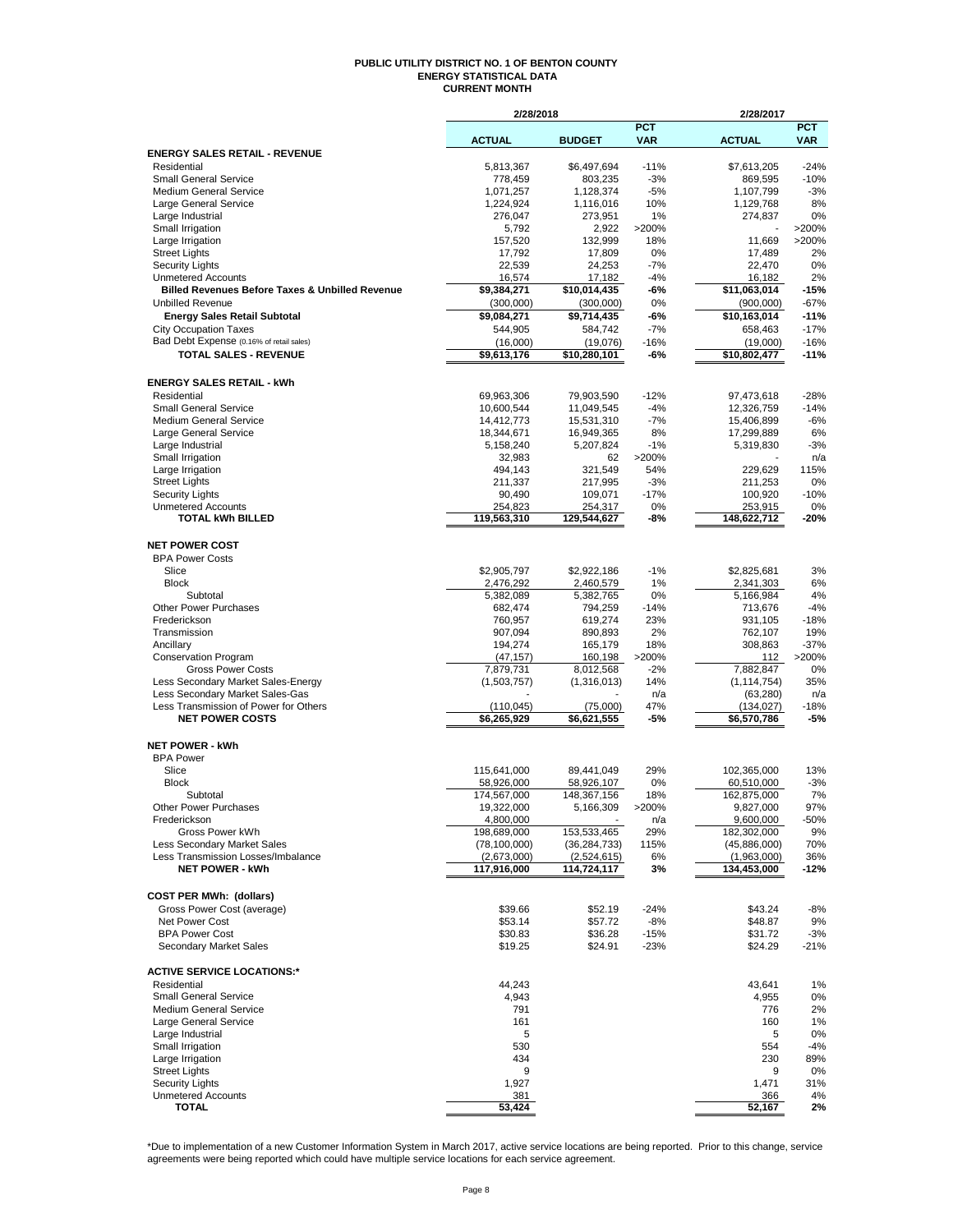#### **PUBLIC UTILITY DISTRICT NO. 1 OF BENTON COUNTY ENERGY STATISTICAL DATA YEAR TO DATE**

|                                                                                       | 2/28/2018                    |                                 |              | 2/28/2017                     |               |
|---------------------------------------------------------------------------------------|------------------------------|---------------------------------|--------------|-------------------------------|---------------|
|                                                                                       | <b>ACTUAL</b>                | <b>AMENDED</b><br><b>BUDGET</b> | <b>PCT</b>   | <b>ACTUAL</b>                 | <b>PCT</b>    |
| <b>ENERGY SALES RETAIL - REVENUE</b>                                                  |                              |                                 | <b>VAR</b>   |                               | <b>VAR</b>    |
| Residential                                                                           | 13,125,130                   | 13,901,219                      | $-6%$        | \$16,458,368                  | $-20%$        |
| <b>Small General Service</b>                                                          | 1,657,073                    | 1,665,848                       | $-1%$        | 1,845,167                     | $-10%$        |
| <b>Medium General Service</b>                                                         | 2,238,212                    | 2,297,120                       | $-3%$        | 2,331,775                     | $-4%$         |
| Large General Service                                                                 | 2,460,694                    | 2,244,127                       | 10%          | 2,325,716                     | 6%            |
| Large Industrial<br>Small Irrigation                                                  | 581,172<br>12,631            | 560,035<br>6,169                | 4%<br>>200%  | 543,724<br>(1)                | 7%<br>>200%   |
| Large Irrigation                                                                      | 271,900                      | 250,082                         | 9%           | 23,236                        | >200%         |
| <b>Street Lights</b>                                                                  | 35,584                       | 35,618                          | 0%           | 34,978                        | 2%            |
| <b>Security Lights</b>                                                                | 45,065                       | 48,506                          | $-7%$        | 44,968                        | 0%            |
| <b>Unmetered Accounts</b>                                                             | 33,109                       | 34,367                          | $-4%$        | 32,364                        | 2%            |
| <b>Billed Revenues Before Taxes &amp; Unbilled Revenue</b><br><b>Unbilled Revenue</b> | \$20,460,570                 | 21,043,092                      | -3%          | \$23,640,295                  | $-13%$        |
| <b>Energy Sales Retail Subtotal</b>                                                   | (900,000)<br>\$19,560,570    | (900,000)<br>20,143,092         | 0%<br>$-3%$  | (600,000)<br>\$23,040,295     | 50%<br>$-15%$ |
| <b>City Occupation Taxes</b>                                                          | 1,190,017                    | 1,217,391                       | $-2%$        | 1,392,140                     | $-15%$        |
| Bad Debt Expense (0.16% of retail sales)                                              | (35,000)                     | (39, 570)                       | $-12%$       | (41,000)                      | $-15%$        |
| <b>TOTAL SALES - REVENUE</b>                                                          | \$20,715,587                 | 21,320,913                      | -3%          | \$24,391,435                  | $-15%$        |
| <b>ENERGY SALES RETAIL - kWh</b>                                                      |                              |                                 |              |                               |               |
| Residential                                                                           | 160,484,973                  | 171,179,370                     | $-6%$        | 211,563,541                   | $-24%$        |
| <b>Small General Service</b>                                                          | 22,730,196                   | 22,875,905                      | $-1%$        | 26,222,801                    | $-13%$        |
| <b>Medium General Service</b>                                                         | 30,515,789                   | 31,661,636                      | $-4%$        | 32,577,227                    | $-6%$         |
| Large General Service                                                                 | 37,455,531                   | 34,216,960                      | 9%           | 35,923,907                    | 4%            |
| Large Industrial                                                                      | 11,154,080                   | 10,780,155                      | 3%           | 10,438,710                    | 7%            |
| Small Irrigation                                                                      | 83,509                       | 68                              | >200%        | (4)                           | >200%         |
| Large Irrigation<br><b>Street Lights</b>                                              | 727,308<br>422,383           | 598,424<br>436,038              | 22%<br>$-3%$ | 430,521<br>422,602            | 69%<br>0%     |
| <b>Security Lights</b>                                                                | 175,602                      | 218,181                         | $-20%$       | 201,883                       | $-13%$        |
| <b>Unmetered Accounts</b>                                                             | 497,627                      | 508,690                         | $-2%$        | 507,830                       | $-2%$         |
| <b>TOTAL kWh BILLED</b>                                                               | 264,246,998                  | 272,475,426                     | -3%          | 318,289,018                   | -17%          |
| <b>NET POWER COST</b>                                                                 |                              |                                 |              |                               |               |
| <b>BPA Power Costs</b>                                                                |                              |                                 |              |                               |               |
| Slice                                                                                 | \$5,811,594                  | \$5,844,371                     | $-1%$        | \$5,651,362                   | 3%            |
| <b>Block</b>                                                                          | 5,123,027                    | 5,091,567                       | 1%           | 4,966,420                     | 3%            |
| Subtotal<br>Other Power Purchases                                                     | \$10,934,621                 | \$10,935,938                    | 0%<br>$-21%$ | \$10,617,782                  | 3%<br>-26%    |
| Frederickson                                                                          | 1,317,387<br>1,571,037       | 1,674,628<br>1,247,514          | 26%          | 1,791,089<br>2,557,032        | -39%          |
| Transmission                                                                          | 1,820,779                    | 1,805,815                       | 1%           | 1,528,356                     | 19%           |
| Ancillary                                                                             | 390,760                      | 353,962                         | 10%          | 673,734                       | $-42%$        |
| <b>Conservation Program</b>                                                           | 48,441                       | 322,303                         | -85%         | 44,999                        | 8%            |
| <b>Gross Power Costs</b>                                                              | \$16,083,025                 | \$16,340,160                    | $-2%$        | \$17,212,992                  | $-7%$         |
| Less Secondary Market Sales-Energy                                                    | (3,476,147)                  | (2,809,345)                     | 24%          | (2, 195, 318)                 | 58%           |
| Less Secondary Market Sales-Gas<br>Less Transmission of Power for Others              | (40, 610)                    |                                 | n/a<br>67%   | (428, 771)<br>(242, 761)      | -91%<br>3%    |
| <b>NET POWER COSTS</b>                                                                | (250, 182)<br>\$12,316,086   | (150,000)<br>\$13,380,815       | -8%          | \$14,346,142                  | -14%          |
|                                                                                       |                              |                                 |              |                               |               |
| <b>NET POWER - kWh</b><br><b>BPA Power</b>                                            |                              |                                 |              |                               |               |
| Slice                                                                                 | 230,555,000                  | 190,042,334                     | 21%          | 209,165,000                   | 10%           |
| <b>Block</b>                                                                          | 137,494,000                  | 137,494,250                     | 0%           | 141,190,000                   | $-3%$         |
| Subtotal                                                                              | 368,049,000                  | 327,536,584                     | 12%          | 350,355,000                   | 5%            |
| Other Power Purchases                                                                 | 36,114,000                   | 11,090,192                      | >200%        | 22,179,000                    | 63%           |
| Frederickson                                                                          | 9,600,000                    | $\sim$                          | n/a          | 32,400,000                    | $-70%$        |
| Gross Power kWh<br>Less Secondary Market Sales                                        | 413,763,000<br>(155,866,000) | 338,626,776<br>(74, 117, 828)   | 22%<br>110%  | 404,934,000<br>(81, 862, 000) | 2%<br>90%     |
| Less Transmission Losses/Imbalance                                                    | (5,326,000)                  | (5,310,600)                     | 0%           | (2,763,000)                   | 93%           |
| <b>NET POWER - kWh</b>                                                                | 252,571,000                  | 259,198,348                     | -3%          | 320,309,000                   | $-21%$        |
| <b>COST PER MWh: (dollars)</b>                                                        |                              |                                 |              |                               |               |
| Gross Power Cost (average)                                                            | \$38.87                      | \$48.25                         | $-19%$       | \$42.51                       | -9%           |
| Net Power Cost                                                                        | \$48.76                      | \$51.62                         | $-6%$        | \$44.79                       | 9%            |
| <b>BPA Power Cost</b>                                                                 | \$29.71                      | \$33.39                         | $-11%$       | \$30.31                       | $-2%$         |
| Secondary Market Sales                                                                | \$22.30                      | \$25.67                         | $-13%$       | \$26.82                       | $-17%$        |
| <b>AVERAGE ACTIVE SERVICE LOCATIONS:*</b>                                             |                              |                                 |              |                               |               |
| Residential                                                                           | 44,228                       |                                 |              | 43,630                        | 1%            |
| <b>Small General Service</b><br><b>Medium General Service</b>                         | 4,929                        |                                 |              | 4,952                         | 0%            |
| Large General Service                                                                 | 787<br>161                   |                                 |              | 777<br>160                    | 1%<br>0%      |
| Large Industrial                                                                      | 5                            |                                 |              | 5                             | 0%            |
| Small Irrigation                                                                      | 538                          |                                 |              | 555                           | $-3%$         |
| Large Irrigation                                                                      | 434                          |                                 |              | 230                           | 89%           |
| <b>Street Lights</b>                                                                  | 9                            |                                 |              | 9                             | 0%            |
| <b>Security Lights</b>                                                                | 1,927                        |                                 |              | 1,472                         | 31%           |
| <b>Unmetered Accounts</b><br>TOTAL                                                    | 381<br>53,397                |                                 |              | 366<br>52,156                 | 4%            |
|                                                                                       |                              |                                 |              |                               | 2%            |

\*Due to implementation of a new Customer Information System in March 2017, active service locations are being reported. Prior to this change, service<br>agreements were being reported which could have multiple service locatio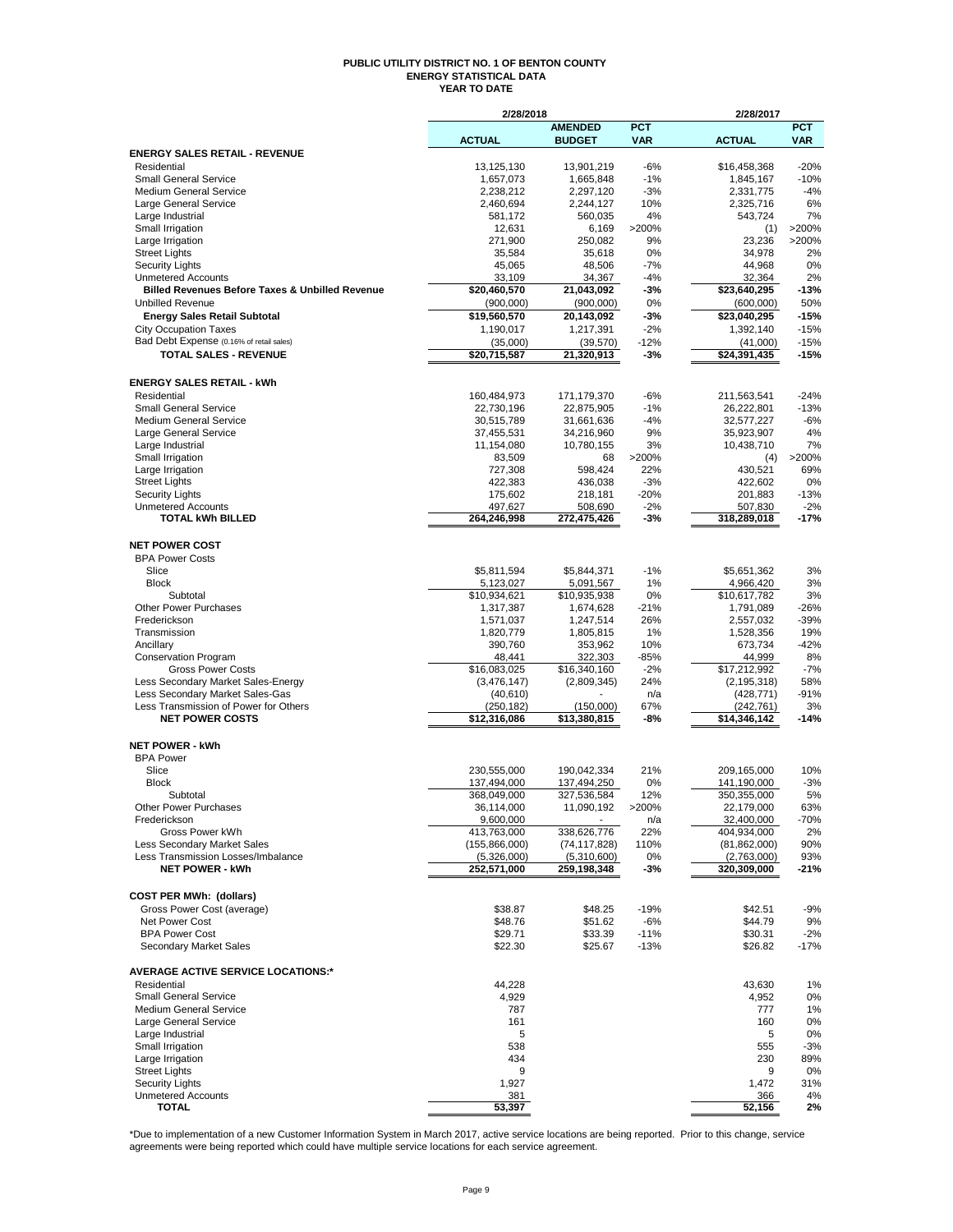#### **PUBLIC UTILITY DISTRICT NO. 1 OF BENTON COUNTY KWH SALES MONTHLY ACTIVITY**

|                               | January                   | February   | March                    | April                    | May                      | June        | July        | August                   | September  | October                  | November                 | December   | Total                      |
|-------------------------------|---------------------------|------------|--------------------------|--------------------------|--------------------------|-------------|-------------|--------------------------|------------|--------------------------|--------------------------|------------|----------------------------|
|                               |                           |            |                          |                          |                          |             |             |                          |            |                          |                          |            |                            |
| Residential                   |                           |            |                          |                          |                          |             |             |                          |            |                          |                          |            |                            |
| 2014                          | 90,995,045                | 86,856,866 | 61,276,449               | 46,126,349               | 38,751,097               | 43,347,010  | 51,878,664  | 62,101,272               | 49,381,509 | 38,520,801               | 51,127,327               | 76,441,442 | 696,803,831                |
| 2015                          | 81,753,251                | 70,842,807 | 51,195,817               | 43,964,172               | 38,845,198               | 48,995,659  | 62,750,008  | 58,699,674               | 48,136,350 | 37,850,154               | 46,905,821               | 75,565,855 | 665,504,766                |
| 2016<br>2017                  | 89,934,474<br>114,089,923 | 72,255,049 | 53,460,881<br>72,629,078 | 45,886,799<br>50,897,608 | 38,721,341<br>40,454,502 | 44,464,304  | 49,566,548  | 57,564,364<br>62,752,408 | 49,472,576 | 38,810,551<br>40,359,813 | 46,586,644<br>54,793,496 | 75,018,157 | 661,741,688<br>759,633,907 |
| 2018                          | 90,521,667                | 97,473,618 |                          |                          |                          | 45,014,248  | 55,425,631  |                          | 53,038,585 |                          |                          | 72,704,997 | 160,484,973                |
|                               |                           | 69,963,306 |                          |                          |                          |             |             |                          |            |                          |                          |            |                            |
| <b>Small General Service</b>  |                           |            |                          |                          |                          |             |             |                          |            |                          |                          |            |                            |
| 2014                          | 12,002,884                | 11,773,687 | 9,247,968                | 8,838,271                | 8,960,528                | 10,069,805  | 10,898,332  | 12,390,218               | 11,106,946 | 9,214,420                | 9,056,203                | 10,725,578 | 124,284,840                |
| 2015                          | 11,273,647                | 10,444,066 | 8,399,963                | 8,630,563                | 9,005,788                | 10,616,996  | 12,060,700  | 11,955,370               | 10,809,845 | 9,065,197                | 8,719,747                | 10,515,898 | 121,497,780                |
| 2016                          | 11,865,345                | 10,615,824 | 8,804,253                | 9,093,517                | 9,217,514                | 10,063,717  | 10,760,436  | 11,863,201               | 10,839,759 | 9,285,276                | 8,652,183                | 10,807,220 | 121,868,245                |
| 2017                          | 13,896,042                | 12,326,759 | 11,375,219               | 8,459,581                | 8,910,557                | 10,148,595  | 11,421,880  | 12,037,978               | 11,357,363 | 9,027,734                | 9,272,759                | 10,819,539 | 129,054,006                |
| 2018                          | 12,129,652                | 10,600,544 |                          |                          |                          |             |             |                          |            |                          |                          |            | 22,730,196                 |
| <b>Medium General Service</b> |                           |            |                          |                          |                          |             |             |                          |            |                          |                          |            |                            |
| 2014                          | 16,255,765                | 16,174,267 | 13,320,761               | 13,438,288               | 13,403,247               | 14,808,800  | 15,526,971  | 17,145,841               | 15,985,439 | 15,533,136               | 14,950,232               | 15,501,055 | 182,043,802                |
| 2015                          | 15,719,991                | 15,058,182 | 13,124,396               | 13,611,242               | 14,078,883               | 15,970,931  | 16,957,563  | 16,576,440               | 15,990,572 | 15,576,154               | 14,732,964               | 15,213,004 | 182,610,322                |
| 2016                          | 16,032,684                | 15,129,401 | 12,982,308               | 13,939,681               | 13,879,726               | 14,686,797  | 15,578,700  | 16,516,307               | 16,093,629 | 15,538,491               | 14,711,127               | 15,377,852 | 180,466,703                |
| 2017                          | 17,170,328                | 15,406,899 | 15,083,130               | 13,953,993               | 14,157,015               | 15,250,364  | 15,663,861  | 17,906,763               | 16,509,954 | 14,751,484               | 15,037,120               | 15,264,344 | 186, 155, 255              |
| 2018                          | 16,103,016                | 14,412,773 |                          |                          |                          |             |             |                          |            |                          |                          |            | 30,515,789                 |
| <b>Large General Service</b>  |                           |            |                          |                          |                          |             |             |                          |            |                          |                          |            |                            |
| 2014                          | 18,043,140                | 18,004,500 | 16,529,440               | 16,641,080               | 17,175,060               | 18,408,820  | 19,689,940  | 21,264,420               | 21,006,340 | 21,502,220               | 19,841,340               | 18,573,000 | 226,679,300                |
| 2015                          | 17,888,911                | 17,212,717 | 16,213,065               | 17,278,183               | 17,939,803               | 19,595,384  | 20,935,183  | 20,741,663               | 21,305,140 | 20,558,020               | 18,687,460               | 17,819,400 | 226,174,929                |
| 2016                          | 18,188,600                | 17,545,840 | 16,492,120               | 17,360,382               | 17,583,712               | 18,140,663  | 18,545,919  | 20,497,271               | 19,923,658 | 21,179,801               | 19,314,538               | 18,495,415 | 223,267,919                |
| 2017                          | 18,624,018                | 17,299,889 | 18,510,883               | 17,691,033               | 18,241,931               | 18,951,191  | 20,511,714  | 21,497,993               | 20,970,960 | 20,501,084               | 19,370,204               | 18,503,509 | 230,674,409                |
| 2018                          | 19,110,860                | 18,344,671 |                          |                          |                          |             |             |                          |            |                          |                          |            | 37,455,531                 |
| Large Industrial              |                           |            |                          |                          |                          |             |             |                          |            |                          |                          |            |                            |
| 2014                          | 6,203,055                 | 5,695,020  | 6,141,110                | 5,917,690                | 6,227,320                | 6,005,800   | 6,111,425   | 6,258,875                | 5,080,145  | 6,181,005                | 6,125,825                | 5,922,215  | 71,869,485                 |
| 2015                          | 5,597,495                 | 5,394,485  | 5,337,365                | 5,784,330                | 5,632,340                | 5,678,570   | 4,981,620   | 6,171,695                | 5,623,820  | 5,598,540                | 5,408,760                | 5,732,865  | 66,941,885                 |
| 2016                          | 5,743,306                 | 5,306,745  | 5,715,980                | 5,547,175                | 4,192,375                | 5,666,470   | 5,704,840   | 5,908,980                | 4,427,850  | 5,998,320                | 5,625,690                | 4,774,520  | 64,612,251                 |
| 2017                          | 5,118,880                 | 5,319,830  | 5,953,160                | 5,959,920                | 4,342,280                | 5,566,080   | 5,565,400   | 6,072,640                | 5,753,440  | 5,962,760                | 5,314,800                | 6,154,920  | 67,084,110                 |
| 2018                          | 5,995,840                 | 5,158,240  |                          |                          |                          |             |             |                          |            |                          |                          |            | 11,154,080                 |
| <b>Small Irrigation</b>       |                           |            |                          |                          |                          |             |             |                          |            |                          |                          |            |                            |
| 2014                          |                           |            | 566,022                  | 1,370,794                | 2,487,573                | 2,926,545   | 3,475,842   | 2,988,591                | 2,248,398  | 1,145,157                | (52)                     |            | 17,208,870                 |
| 2015                          |                           | 9          | 648,290                  | 1,481,286                | 2,159,616                | 2,668,782   | 3,213,086   | 3,002,663                | 2,075,784  | 1,172,302                | 2,846                    |            | 16,424,664                 |
| 2016                          | 20                        | 181        | 469,477                  | 1,607,439                | 2,203,347                | 2,637,887   | 2,835,670   | 2,948,608                | 2,005,457  | 889,198                  |                          | 4          | 15,597,288                 |
| 2017                          | (4)                       |            | 277,710                  | 434,783                  | 1,701,606                | 2,505,109   | 3,147,673   | 2,781,753                | 1,809,769  | 928,403                  | 123,750                  | 43,802     | 13,754,354                 |
| 2018                          | 50,526                    | 32,983     |                          |                          |                          |             |             |                          |            |                          |                          |            | 83,509                     |
|                               |                           |            |                          |                          |                          |             |             |                          |            |                          |                          |            |                            |
| Large Irrigation              |                           |            |                          |                          |                          |             |             |                          |            |                          |                          |            |                            |
| 2014                          | 247,328                   | 266,769    | 11,959,400               | 40,053,677               | 68,929,139               | 94,789,557  | 102,773,871 | 67,085,339               | 38,117,908 | 27,773,132               | 3,179,515                | 258,931    | 455,434,566                |
| 2015                          | 214,532                   | 210,554    | 14,636,633               | 39,362,242               | 61,259,905               | 103,842,869 | 98,850,190  | 67,471,445               | 37,832,472 | 24,467,386               | 3,414,781                | 214,109    | 451,777,118                |
| 2016                          | 221,312                   | 379,179    | 9,247,984                | 45,291,455               | 66,290,382               | 88,901,499  | 88,434,390  | 70,085,659               | 33,735,656 | 14,740,237               | 2,022,639                | 238,007    | 419,588,399                |
| 2017                          | 200,892                   | 229,629    | 1,485,633                | 17,886,279               | 54,086,389               | 93,753,828  | 103,188,520 | 70,975,001               | 29,243,746 | 18,136,316               | 2,582,791                | 281,800    | 392,050,824                |
| 2018                          | 233,165                   | 494,143    |                          |                          |                          |             |             |                          |            |                          |                          |            | 727,308                    |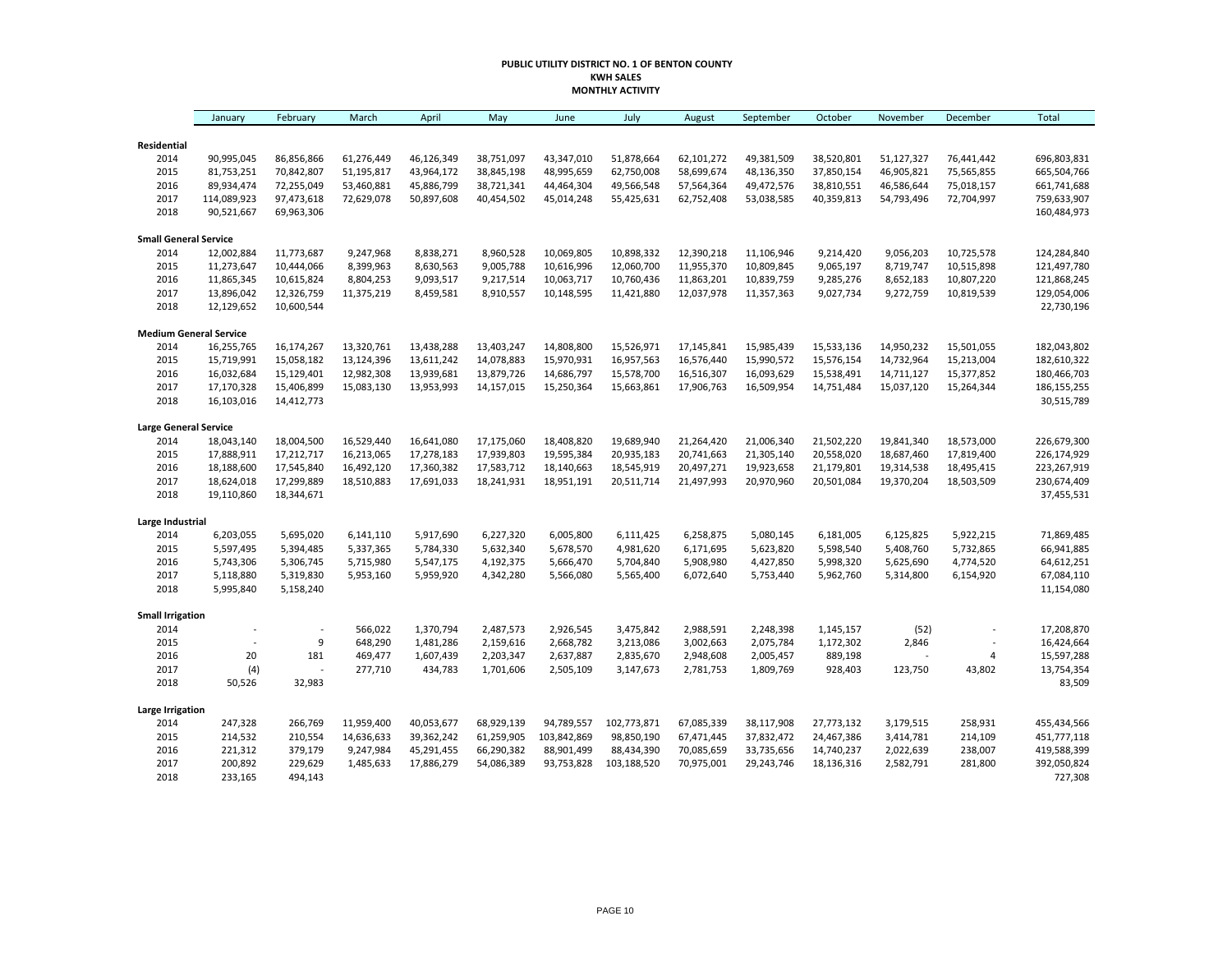#### **PUBLIC UTILITY DISTRICT NO. 1 OF BENTON COUNTY KWH SALES MONTHLY ACTIVITY**

|                        | January     | February    | March       | April       | May         | June        | July        | August      | September   | October     | November    | December    | Total         |
|------------------------|-------------|-------------|-------------|-------------|-------------|-------------|-------------|-------------|-------------|-------------|-------------|-------------|---------------|
|                        |             |             |             |             |             |             |             |             |             |             |             |             |               |
| <b>Street Lights</b>   |             |             |             |             |             |             |             |             |             |             |             |             |               |
| 2014                   | 229,425     | 229,425     | 229,515     | 229,515     | 225,070     | 224,939     | 225,064     | 225,640     | 225,514     | 225,514     | 225,298     | 225,586     | 2,720,505     |
| 2015                   | 225,624     | 225,624     | 225,624     | 225,672     | 225,672     | 225.672     | 224,880     | 224,880     | 224,928     | 225,024     | 225,024     | 225,024     | 2,703,648     |
| 2016                   | 225,024     | 224,878     | 224,878     | 224,494     | 211,235     | 211,187     | 211,187     | 211,187     | 211,187     | 211,187     | 211,349     | 211,349     | 2,589,142     |
| 2017                   | 211,349     | 211,253     | 211,253     | 211,253     | 211,253     | 211,253     | 211,253     | 211,253     | 211,253     | 211,238     | 211,125     | 211,046     | 2,534,782     |
| 2018                   | 211,046     | 211,337     |             |             |             |             |             |             |             |             |             |             | 422,383       |
| <b>Security Lights</b> |             |             |             |             |             |             |             |             |             |             |             |             |               |
| 2014                   | 103,678     | 103,678     | 103,420     | 103,377     | 103,334     | 103,248     | 103,476     | 114,623     | 114,494     | 114,494     | 114,444     | 114,430     | 1,296,696     |
| 2015                   | 114,451     | 114,408     | 114,073     | 113,696     | 113,531     | 113,488     | 113,488     | 113,445     | 113,402     | 113,359     | 113,359     | 113,309     | 1,364,009     |
| 2016                   | 113,273     | 113,196     | 113,239     | 113,180     | 101,382     | 101,425     | 101,382     | 101,409     | 101,366     | 101,194     | 101,108     | 101,108     | 1,263,262     |
| 2017                   | 100,963     | 100,920     | 91,650      | 91,545      | 91,424      | 91,134      | 90,782      | 90,860      | 90,850      | 90,827      | 90,504      | 90,659      | 1,112,118     |
| 2018                   | 85,112      | 90,490      |             |             |             |             |             |             |             |             |             |             | 175,602       |
| Unmetered              |             |             |             |             |             |             |             |             |             |             |             |             |               |
| 2014                   | 247,686     | 247,516     | 247,516     | 247,516     | 248,246     | 248,246     | 248,246     | 249,106     | 249,106     | 249,106     | 249,106     | 249,106     | 2,980,502     |
| 2015                   | 249,106     | 249,106     | 249,106     | 248,919     | 248,919     | 248,919     | 248,919     | 254,930     | 254,845     | 255,749     | 257,045     | 257,045     | 3,022,608     |
| 2016                   | 257,045     | 257,045     | 257,045     | 257,045     | 257,045     | 257,045     | 258,341     | 259,637     | 259,637     | 254,365     | 254,365     | 254,365     | 3,082,980     |
| 2017                   | 253,915     | 253,915     | 253,715     | 253,715     | 253,715     | 253,715     | 253,715     | 253,715     | 253,715     | 253,715     | 253,926     | 252,929     | 3,044,405     |
| 2018                   | 242,804     | 254,823     |             |             |             |             |             |             |             |             |             |             | 497,627       |
| Total                  |             |             |             |             |             |             |             |             |             |             |             |             |               |
| 2014                   | 144,328,006 | 139,351,728 | 119,621,601 | 132,966,557 | 156,510,614 | 190,932,770 | 210,931,831 | 189,823,925 | 143,515,799 | 120,458,985 | 104,869,238 | 128,011,343 | 1,781,322,397 |
| 2015                   | 133,037,008 | 119,751,958 | 110.144.332 | 130,700,305 | 149,509,655 | 207,957,270 | 220,335,637 | 185,212,205 | 142,367,158 | 114,881,885 | 98,467,807  | 125,656,509 | 1,738,021,729 |
| 2016                   | 142,581,083 | 121,827,338 | 107,768,165 | 139,321,167 | 152,658,059 | 185,130,994 | 191,997,413 | 185,956,623 | 137,070,775 | 107,008,620 | 97,479,643  | 125,277,997 | 1,694,077,877 |
| 2017                   | 169,666,306 | 148,622,712 | 125,871,431 | 115,839,710 | 142,450,672 | 191,745,517 | 215,480,429 | 194,580,364 | 139,239,635 | 110,223,374 | 107,050,475 | 124,327,545 | 1,785,098,170 |
| 2018                   | 144,683,688 | 119,563,310 |             |             |             |             |             |             |             |             |             |             | 264,246,998   |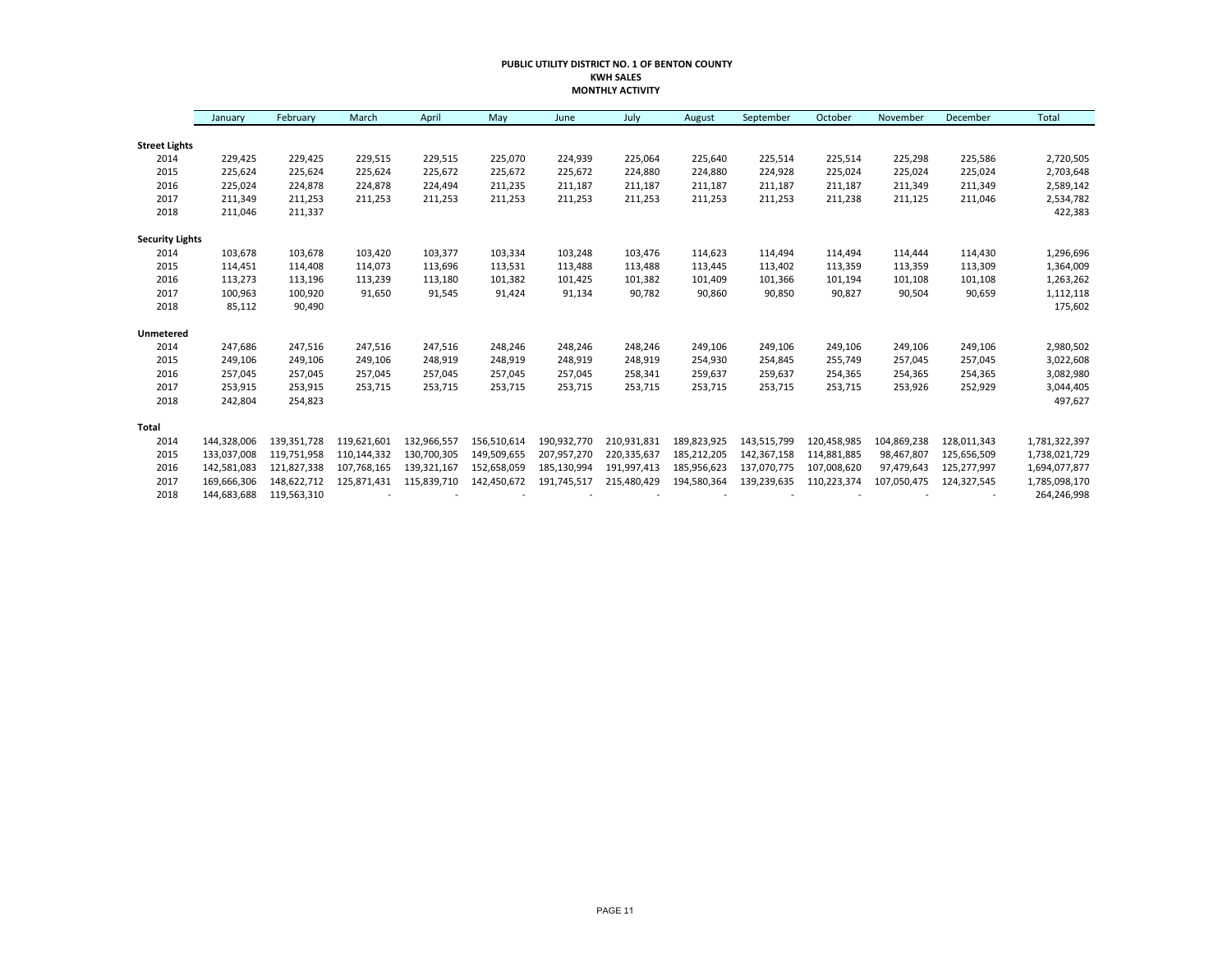### **PUBLIC UTILITY DISTRICT NO. 1 OF BENTON COUNTY CAPITAL ADDITIONS AND RETIREMENTS CURRENT MONTH**

|                                                       | <b>BALANCE</b>           |                          |                    | <b>BALANCE</b>           |
|-------------------------------------------------------|--------------------------|--------------------------|--------------------|--------------------------|
|                                                       | 1/31/2018                | <b>ADDITIONS</b>         | <b>RETIREMENTS</b> | 2/28/2018                |
| <b>INTANGIBLE PLANT:</b>                              |                          |                          |                    |                          |
| Organizations                                         | \$28,379                 | \$0                      | \$0                | \$28,379                 |
| <b>Franchises &amp; Consents</b>                      | 10,022                   |                          |                    | 10,022                   |
| Miscellaneous & Intangible Plant                      | 29,078                   | $\blacksquare$           | $\sim$             | 29,078                   |
| <b>TOTAL</b>                                          | \$67,479                 | $\blacksquare$           |                    | 67,479                   |
| <b>GENERATION PLANT:</b>                              |                          |                          |                    |                          |
| Land & Land Rights                                    |                          |                          |                    |                          |
| Structures & Improvements                             | 1,141,911                |                          |                    | 1,141,911                |
| <b>Fuel Holders &amp; Accessories</b>                 |                          |                          |                    |                          |
| <b>Other Electric Generation</b>                      | 770,459                  |                          |                    | 770,459                  |
| <b>Accessory Electric Equipment</b>                   |                          |                          |                    |                          |
| Miscellaneous Power Plant Equipment                   |                          | $\overline{\phantom{a}}$ |                    |                          |
| <b>TOTAL</b>                                          | 1,912,370                | $\blacksquare$           |                    | 1,912,370                |
| <b>TRANSMISSION PLANT:</b>                            |                          |                          |                    |                          |
| Land & Land Rights                                    | 156,400                  |                          |                    | 156,400                  |
| Clearing Land & Right Of Ways                         | 25,544                   |                          |                    | 25,544                   |
| <b>Transmission Station Equipment</b>                 | 832,047                  |                          |                    | 832,047                  |
| <b>Towers &amp; Fixtures</b>                          | 256,175                  |                          |                    | 256,175                  |
| Poles & Fixtures                                      | 4,805,562                |                          |                    | 4,805,562                |
| Overhead Conductor & Devices                          | 3,933,872                | 45,502                   |                    | 3,979,374                |
| <b>TOTAL</b>                                          | 10,009,600               | 45,502                   | $\blacksquare$     | 10,055,102               |
| <b>DISTRIBUTION PLANT:</b>                            |                          |                          |                    |                          |
| Land & Land Rights                                    | 1,727,646                |                          |                    | 1,727,646                |
| Structures & Improvements                             | 295,502                  |                          |                    | 295,502                  |
| <b>Station Equipment</b>                              | 39,953,634               | 15,317                   |                    | 39,968,951               |
| Poles, Towers & Fixtures                              | 20,544,505               | 160,174                  | (13,890)           | 20,690,789               |
| Overhead Conductor & Devices                          | 13,355,166               | 36,917                   | (13, 274)          | 13,378,809               |
| <b>Underground Conduit</b>                            | 35,886,627               | 146,104                  |                    | 36,032,731               |
| Underground Conductor & Devices                       | 46,496,235               | 455,220                  | (9, 877)           | 46,941,578               |
| <b>Line Transformers</b>                              | 30,300,295               | 607,063                  | (134, 975)         | 30,772,383               |
| Services-Overhead                                     | 2,834,972                | 8,390                    |                    | 2,843,362                |
| Services-Underground                                  | 19,918,617               | 40,918                   | (741)              | 19,958,794               |
| <b>Meters</b>                                         | 9,999,930                | 16,685                   |                    | 10,016,615               |
| Security Lighting                                     | 867,791                  |                          | (298)              | 867,493                  |
| <b>Street Lighting</b>                                | 762,993                  |                          |                    | 762,993                  |
| <b>SCADA System</b><br><b>TOTAL</b>                   | 2,437,476                | 7,676                    | (173, 055)         | 2,445,152                |
|                                                       | 225,381,389              | 1,494,464                |                    | 226,702,798              |
| <b>GENERAL PLANT:</b>                                 |                          |                          |                    |                          |
| Land & Land Rights                                    | 1,130,759                |                          |                    | 1,130,759                |
| Structures & Improvements                             | 18,522,269               |                          |                    | 18,522,269               |
| Information Systems & Technology                      | 8,917,609                | 28,049                   |                    | 8,945,658                |
| <b>Transportation Equipment</b>                       | 7,738,544                | 66,368                   |                    | 7,804,912                |
| <b>Stores Equipment</b>                               | 54,108                   |                          |                    | 54,108                   |
| Tools, Shop & Garage Equipment                        | 484,198                  | 3,041                    |                    | 487,239                  |
| Laboratory Equipment                                  | 489,135                  |                          |                    | 489,135                  |
| <b>Communication Equipment</b>                        | 2,456,452                | 27,747                   |                    | 2,484,199                |
| <b>Broadband Equipment</b><br>Miscellaneous Equipment | 20,810,894               | 83,017                   |                    | 20,893,911               |
|                                                       | 1,141,835                | 9,758                    |                    | 1,141,835                |
| <b>Other Capitalized Costs</b><br><b>TOTAL</b>        | 11,856,055<br>73,601,858 | 217,980                  |                    | 11,865,813<br>73,819,838 |
|                                                       |                          |                          |                    |                          |
| TOTAL ELECTRIC PLANT ACCOUNTS                         | 310,972,696              | 1,757,946                | (173, 055)         | 312,557,587              |
| <b>PLANT HELD FOR FUTURE USE</b>                      | 388,589                  |                          |                    | 388,589                  |
| <b>CONSTRUCTION WORK IN PROGRESS</b>                  | 3,612,671                | (295, 524)               |                    | 3,317,147                |
| <b>TOTAL CAPITAL</b>                                  | 314,973,956              | 1,462,422                | (\$173,055)        | \$316,263,323            |
|                                                       |                          |                          |                    |                          |

PAGE 12

**\$1,859,320 Budget**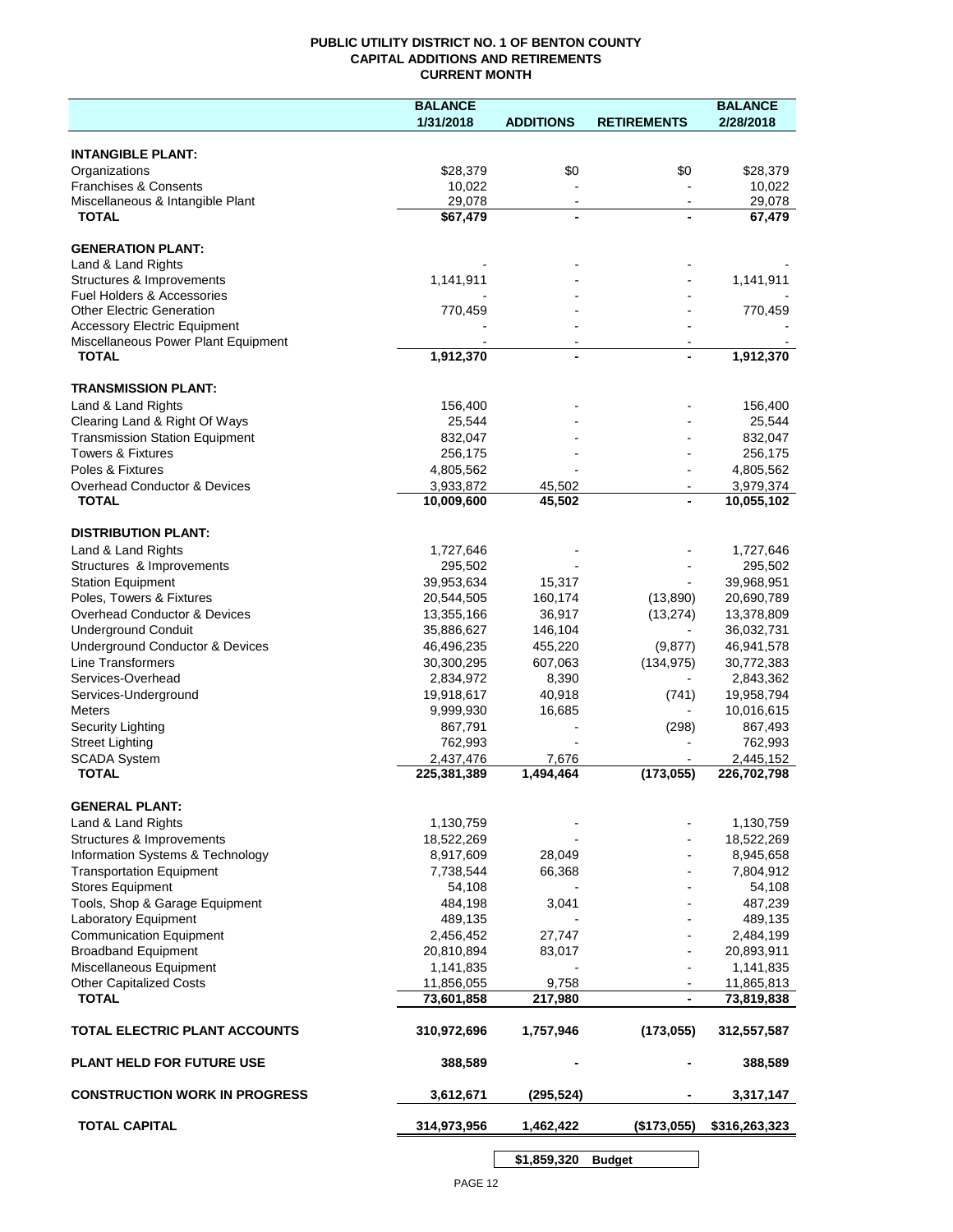## **PUBLIC UTILITY DISTRICT NO. 1 OF BENTON COUNTY CAPITAL ADDITIONS AND RETIREMENTS YEAR TO DATE**

|                                       | <b>BALANCE</b> |                  |                    | <b>BALANCE</b> |
|---------------------------------------|----------------|------------------|--------------------|----------------|
|                                       | 12/31/2017     | <b>ADDITIONS</b> | <b>RETIREMENTS</b> | 2/28/2018      |
|                                       |                |                  |                    |                |
| <b>INTANGIBLE PLANT:</b>              |                |                  |                    |                |
| Organizations                         | \$28,379       | \$0              | \$0                | \$28,379       |
| <b>Franchises &amp; Consents</b>      | 10,022         |                  |                    | 10,022         |
| Miscellaneous & Intangible Plant      | 29,078         |                  |                    | 29,078         |
| <b>TOTAL</b>                          | \$67,479       |                  |                    | 67,479         |
|                                       |                |                  |                    |                |
| <b>GENERATION PLANT:</b>              |                |                  |                    |                |
| Land & Land Rights                    |                |                  |                    |                |
| Structures & Improvements             | 1,141,911      |                  |                    | 1,141,911      |
| <b>Fuel Holders &amp; Accessories</b> |                |                  |                    |                |
| <b>Other Electric Generation</b>      | 770,459        |                  |                    | 770,459        |
| <b>Accessory Electric Equipment</b>   |                |                  |                    |                |
| Miscellaneous Power Plant Equipment   |                |                  |                    |                |
| <b>TOTAL</b>                          | 1,912,370      |                  | ٠                  | 1,912,370      |
|                                       |                |                  |                    |                |
| <b>TRANSMISSION PLANT:</b>            |                |                  |                    |                |
| Land & Land Rights                    | 156,400        |                  |                    | 156,400        |
| Clearing Land & Right Of Ways         | 25,544         |                  |                    | 25,544         |
| <b>Transmission Station Equipment</b> | 832,047        |                  |                    | 832,047        |
| <b>Towers &amp; Fixtures</b>          | 256,175        |                  |                    | 256,175        |
| Poles & Fixtures                      | 4,805,562      |                  |                    | 4,805,562      |
| Overhead Conductor & Devices          | 3,933,872      | 45,502           |                    | 3,979,374      |
| <b>TOTAL</b>                          | 10,009,600     | 45,502           |                    | 10,055,102     |
|                                       |                |                  |                    |                |
| <b>DISTRIBUTION PLANT:</b>            |                |                  |                    |                |
| Land & Land Rights                    | 1,724,870      | 2,776            |                    | 1,727,646      |
| Structures & Improvements             | 295,502        |                  |                    | 295,502        |
| <b>Station Equipment</b>              | 39,953,634     | 15,317           |                    | 39,968,951     |
| Poles, Towers & Fixtures              | 20,332,146     | 414,438          | (55, 795)          | 20,690,789     |
| Overhead Conductor & Devices          | 13,124,843     | 292,901          | (38, 935)          | 13,378,809     |
| <b>Underground Conduit</b>            | 35,430,647     | 604,536          | (2, 452)           | 36,032,731     |
| Underground Conductor & Devices       | 45,792,475     | 1,167,746        | (18, 643)          | 46,941,578     |
| Line Transformers                     | 30,227,694     | 679,664          | (134, 975)         | 30,772,383     |
| Services-Overhead                     | 2,824,284      | 19,285           | (207)              | 2,843,362      |
| Services-Underground                  | 19,863,334     | 102,868          | (7, 408)           | 19,958,794     |
| <b>Meters</b>                         | 9,957,318      | 59,297           | $\blacksquare$     | 10,016,615     |
| Security Lighting                     | 866,250        | 2,729            | (1,486)            | 867,493        |
| <b>Street Lighting</b>                | 760,352        | 2,899            | (258)              | 762,993        |
| <b>SCADA System</b>                   | 2,437,476      | 7,676            |                    | 2,445,152      |
| <b>TOTAL</b>                          | 223,590,825    | 3,372,132        | (260, 159)         | 226,702,798    |
|                                       |                |                  |                    |                |
| <b>GENERAL PLANT:</b>                 |                |                  |                    |                |
| Land & Land Rights                    | 1,130,759      |                  |                    | 1,130,759      |
| Structures & Improvements             | 18,522,269     |                  |                    | 18,522,269     |
| Information Systems & Technology      | 8,917,609      | 28,049           |                    | 8,945,658      |
| <b>Transportation Equipment</b>       | 7,738,544      | 66,368           |                    | 7,804,912      |
| <b>Stores Equipment</b>               | 54,108         |                  |                    | 54,108         |
| Tools, Shop & Garage Equipment        | 484,198        | 3,041            |                    | 487,239        |
| Laboratory Equipment                  | 489,135        |                  |                    | 489,135        |
| <b>Communication Equipment</b>        | 2,436,522      | 48,076           | (399)              | 2,484,199      |
| <b>Broadband Equipment</b>            | 20,695,799     | 198,112          |                    | 20,893,911     |
| Miscellaneous Equipment               | 1,141,835      |                  |                    | 1,141,835      |
| <b>Other Capitalized Costs</b>        | 11,845,428     | 20,385           |                    | 11,865,813     |
| <b>TOTAL</b>                          | 73,456,206     | 364,031          | (399)              | 73,819,838     |
|                                       |                |                  |                    |                |
| TOTAL ELECTRIC PLANT ACCOUNTS         | 309,036,480    | 3,781,665        | (260, 558)         | 312,557,587    |
|                                       |                |                  |                    |                |
| <b>PLANT HELD FOR FUTURE USE</b>      | 388,589        |                  |                    | 388,589        |
|                                       |                |                  |                    |                |
| <b>CONSTRUCTION WORK IN PROGRESS</b>  | 4,599,287      | (1, 282, 140)    |                    | 3,317,147      |
|                                       |                |                  |                    |                |
| <b>TOTAL CAPITAL</b>                  | 314,024,356    | 2,499,525        | (\$260,558)        | \$316,263,323  |
|                                       |                |                  |                    |                |
|                                       |                | \$3,717,579      | <b>Budget</b>      |                |
|                                       |                |                  |                    |                |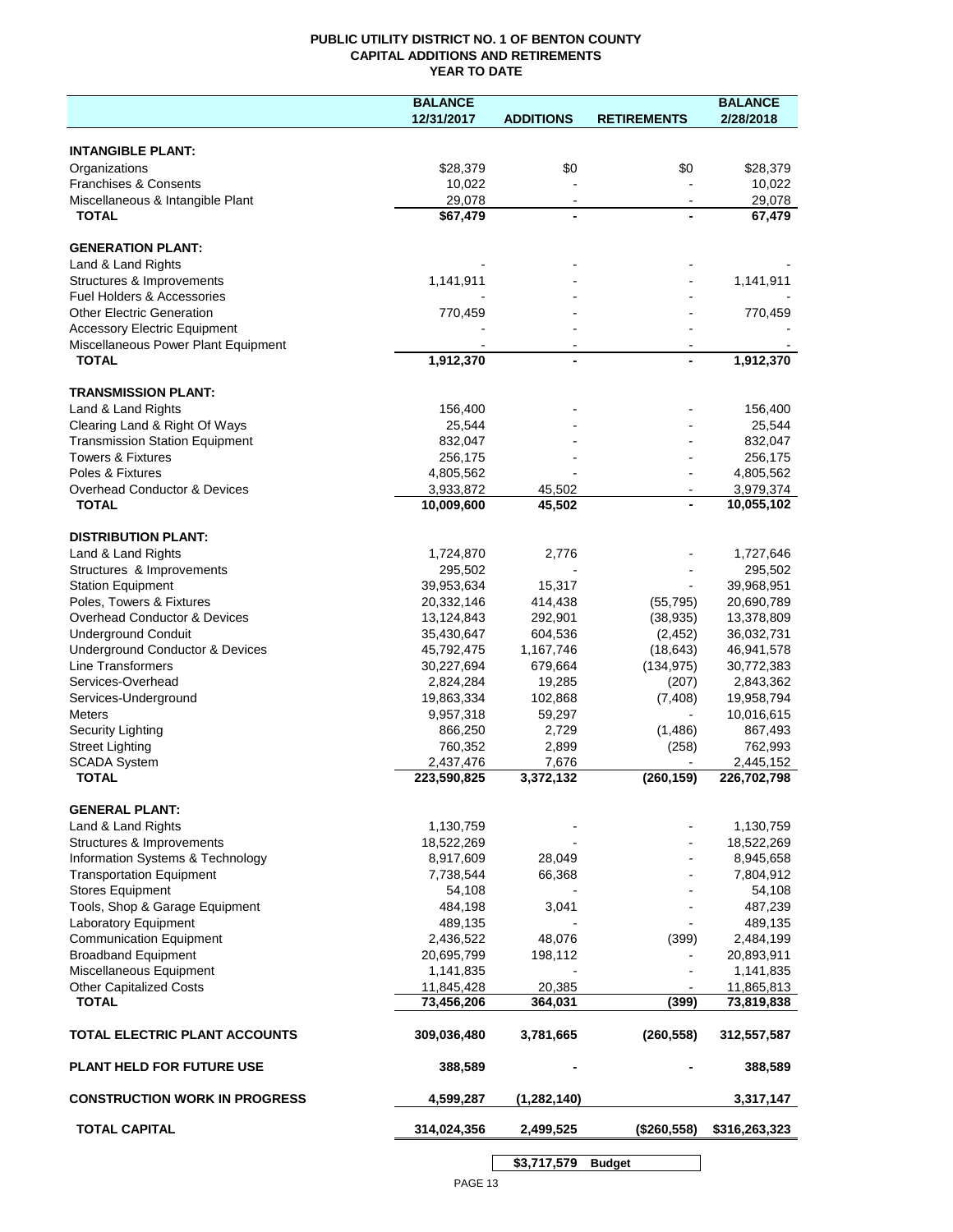# **PUBLIC UTILITY DISTRICT NO. 1 OF BENTON COUNTY STATEMENT OF CASH FLOWS**

|                                                                                                           | <b>YTD</b><br>2/28/2018 | <b>Monthly</b><br>2/28/2018 |
|-----------------------------------------------------------------------------------------------------------|-------------------------|-----------------------------|
| <b>CASH FLOWS FROM OPERATING ACTIVITIES</b>                                                               |                         |                             |
| Cash Received from Customers and Counterparties                                                           | \$25,480,436            | \$11,938,742                |
| Cash Paid to Suppliers and Counterparties                                                                 | (23, 505, 137)          | (12, 236, 823)              |
| Cash Paid to Employees                                                                                    | (2,209,487)             | (1, 144, 189)               |
| <b>Taxes Paid</b>                                                                                         | 2,930,427               | 3,869,615                   |
| <b>Net Cash Provided by Operating Activities</b>                                                          | 2,696,239               | 2,427,345                   |
| <b>CASH FLOWS FROM NONCAPITAL FINANCING ACTIVITIES</b>                                                    |                         |                             |
| Other Interest Expense                                                                                    |                         |                             |
| Net Cash Used by Noncapital Financing Activities                                                          |                         |                             |
| <b>CASH FLOWS FROM CAPITAL AND RELATED FINANCING ACTIVITIES</b>                                           |                         |                             |
| <b>Acquisition of Capital Assets</b>                                                                      | (2,403,331)             | (1,437,888)                 |
| Proceeds from Sale of Revenue Bonds                                                                       |                         |                             |
| Reimbursement of Bond Expense                                                                             |                         |                             |
| <b>Bond Principal Paid</b>                                                                                |                         |                             |
| <b>Bond Interest Paid</b>                                                                                 |                         |                             |
| <b>Capital Contributions</b>                                                                              | 412,079                 | 118,937                     |
| Sale of Assets<br>Net Cash Used by Capital and Related Financing Activities                               | 4,230<br>(1,987,022)    | 3,730<br>(1,315,221)        |
|                                                                                                           |                         |                             |
| <b>CASH FLOWS FROM INVESTING ACTIVITIES</b>                                                               |                         |                             |
| Interest Income<br>Proceeds from Sale of Investments                                                      | 131,419                 | 77.509                      |
| Purchase of Investments                                                                                   |                         |                             |
| Joint Venture Net Revenue (Expense)                                                                       |                         |                             |
| <b>Net Cash Provided by Investing Activities</b>                                                          | 131,419                 | 77,509                      |
| <b>NET INCREASE (DECREASE) IN CASH</b>                                                                    | 840,636                 | 1,189,633                   |
|                                                                                                           |                         |                             |
| <b>CASH BALANCE, BEGINNING</b>                                                                            | \$45,298,801            | \$44,949,804                |
| <b>CASH BALANCE, ENDING</b>                                                                               | \$46,139,437            | \$46,139,437                |
| RECONCILIATION OF NET OPERATING INCOME TO NET                                                             |                         |                             |
| <b>CASH PROVIDED BY OPERATING ACTIVITIES</b>                                                              |                         |                             |
| <b>Net Operating Revenues</b>                                                                             | \$1,056,202             | (\$333,353)                 |
|                                                                                                           |                         |                             |
| Adjustments to reconcile net operating income to net cash<br>provided by operating activities:            |                         |                             |
| Depreciation & Amortization                                                                               | 1,631,883               | 818,195                     |
| <b>Unbilled Revenues</b>                                                                                  | 900,000                 | 300,000                     |
| Misellaneous Other Revenue & Receipts                                                                     | 3,856                   | 3,828                       |
| GASB 68 Pension Expense                                                                                   |                         |                             |
| Decrease (Increase) in Accounts Receivable                                                                | (1,005,611)             | 158,174                     |
| Decrease (Increase) in BPA Prepay Receivable                                                              | 100,000                 | 50,000                      |
| Decrease (Increase) in Inventories                                                                        | (139, 136)              | (50, 463)                   |
| Decrease (Increase) in Prepaid Expenses                                                                   | 24,582                  | 22,095                      |
| Decrease (Increase) in Wholesale Power Receivable                                                         | 81,105                  | 527,435                     |
| Decrease (Increase) in Miscellaneous Assets                                                               | (34,663)                | (4,526)                     |
| Decrease (Increase) in Prepaid Expenses and Other Charges                                                 | 204,187                 | 46,680                      |
| Decrease (Increase) in Deferred Derivative Outflows<br>Increase (Decrease) in Deferred Derivative Inflows | 110,254<br>(155, 987)   | (46, 680)                   |
| Increase (Decrease) in Warrants Outstanding                                                               |                         |                             |
| Increase (Decrease) in Accounts Payable                                                                   | (403, 350)              | 835,333                     |
| Increase (Decrease) in Accrued Taxes Payable                                                              | 437,867                 | 30,328                      |
| Increase (Decrease) in Customer Deposits                                                                  | 18,610                  | 22,958                      |
| Increase (Decrease) in BPA Prepay Incentive Credit                                                        | (26, 876)               | (13, 438)                   |
| Increase (Decrease) in Other Current Liabilities                                                          | 1,442,998               | 61,230                      |
| Increase (Decrease) in Other Credits                                                                      | (1,549,682)             | (451)                       |
| <b>Net Cash Provided by Operating Activities</b><br>PAGE 14                                               | \$2,696,239             | \$2,427,345                 |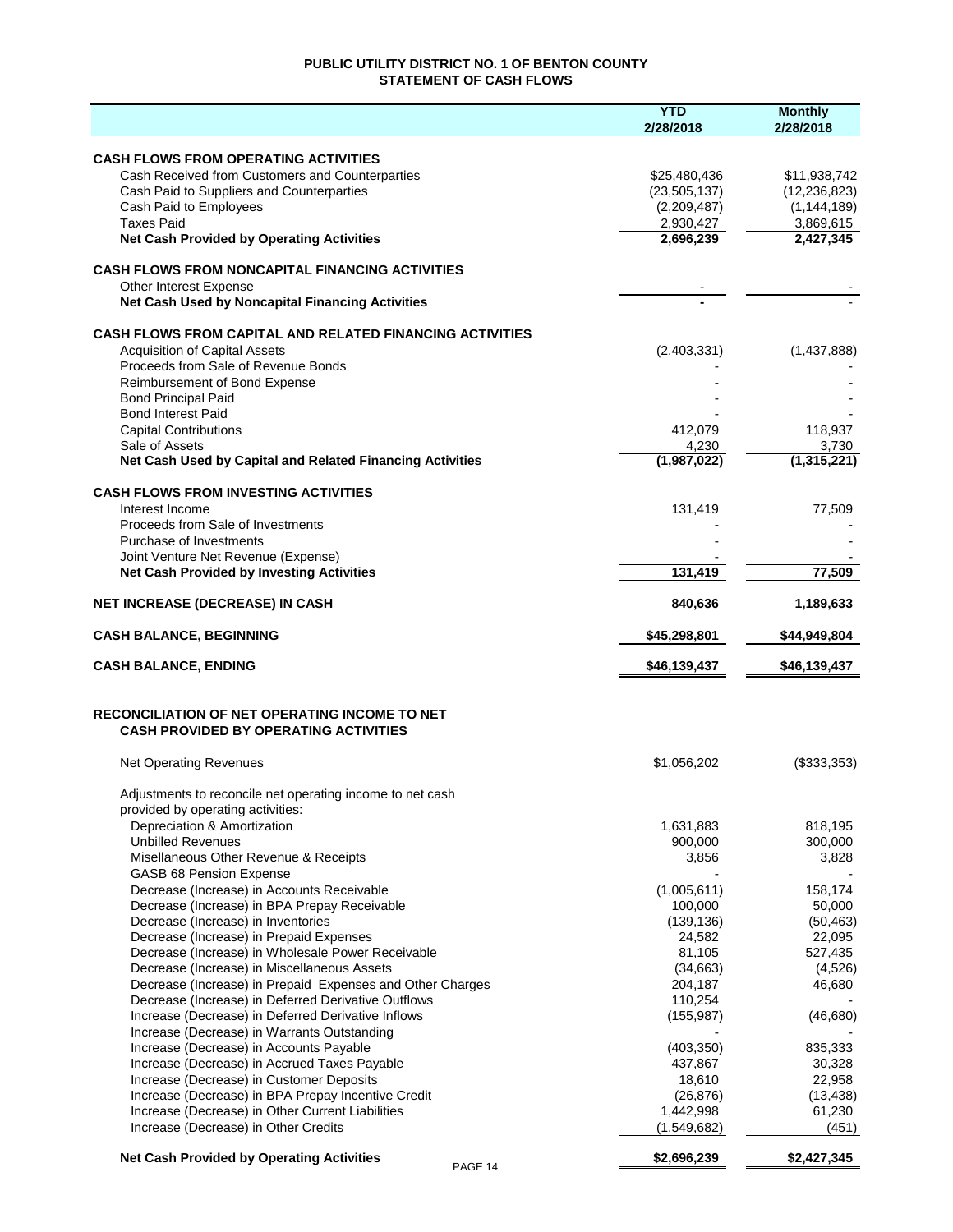## **PUBLIC UTILITY DISTRICT NO. 1 OF BENTON COUNTY WEATHER STATISTICS February 28, 2018**

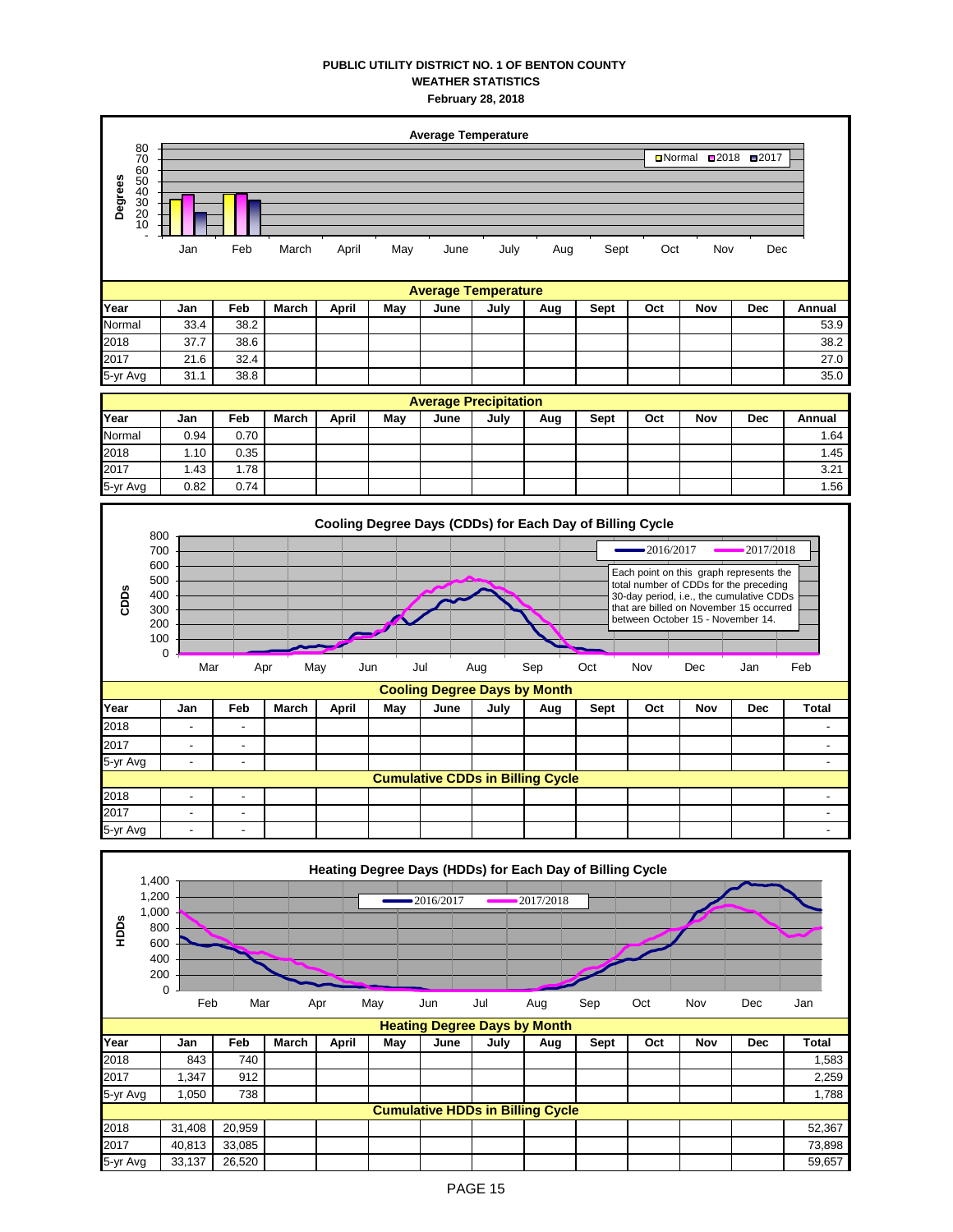#### **PUBLIC UTILITY DISTRICT NO. 1 OF BENTON COUNTY BROADBAND SUMMARY**

#### *February Highlights*

| Five new Access Internet connections and three Transport upgrades were completed in February. |  |  |
|-----------------------------------------------------------------------------------------------|--|--|
|-----------------------------------------------------------------------------------------------|--|--|

|                                                             | ACTUALS<br>2018          |           |                          |              |              |            |        |                          |               |             |        |            |            |                          |                    |               |
|-------------------------------------------------------------|--------------------------|-----------|--------------------------|--------------|--------------|------------|--------|--------------------------|---------------|-------------|--------|------------|------------|--------------------------|--------------------|---------------|
|                                                             |                          |           |                          |              |              |            |        |                          |               |             |        |            |            |                          | <b>Budget</b>      | Inception     |
|                                                             | <b>Budget</b>            | Jan       | Feb                      | <b>March</b> | <b>April</b> | <b>May</b> | June   | July                     | <b>August</b> | <b>Sept</b> | Oct    | <b>Nov</b> | <b>Dec</b> | <b>YTD</b>               | Variance           | to Date       |
| <b>OPERATING REVENUES</b>                                   | 1,298,747                | \$120,872 | \$114,785                |              |              |            |        |                          |               |             |        |            |            | \$235,656                | 1,063,091          |               |
| Ethernet                                                    | $\overline{\phantom{a}}$ | 1,000     |                          |              |              |            |        |                          |               |             |        |            |            |                          |                    |               |
| Non-Recurring Charges - Ethernet<br><b>TDM</b>              | 66,399                   | 3,000     | 1,331<br>3,000           |              |              |            |        |                          |               |             |        |            |            | 2,331<br>6,000           | (2, 331)<br>60,399 |               |
| Wireless                                                    | 329                      | 26        | 26                       |              |              |            |        |                          |               |             |        |            |            | 52                       | 277                |               |
| Internet Transport Service                                  | 106,239                  | 4,088     | 4,108                    |              |              |            |        |                          |               |             |        |            |            | 8,196                    | 98,043             |               |
| <b>Fixed Wireless</b>                                       | 72,059                   | 3,989     | 3,863                    |              |              |            |        |                          |               |             |        |            |            | 7,852                    | 64,207             |               |
| Access Internet                                             | 233,600                  | 9,791     | 10,957                   |              |              |            |        |                          |               |             |        |            |            | 20,748                   | 212,852            |               |
| Non-Recurring Charges - Al                                  | $\blacksquare$           | 1,750     | 831                      |              |              |            |        |                          |               |             |        |            |            | 2,581                    | (2, 581)           |               |
| Broadband Revenue - Other                                   | 552,951                  | 43,720    | 43,720                   |              |              |            |        |                          |               |             |        |            |            | 87,440                   | 465,511            |               |
| Subtotal                                                    | 2,330,324                | 188,237   | 182,621                  |              |              |            |        | $\overline{\phantom{a}}$ |               |             |        | $\sim$     |            | 370,857                  |                    |               |
| NoaNet Maintenance Revenue                                  | $\overline{\phantom{a}}$ |           |                          |              |              |            |        |                          |               |             |        |            |            | $\overline{\phantom{a}}$ |                    |               |
| <b>Bad Debt Expense</b>                                     |                          |           |                          |              |              |            |        |                          |               |             |        |            |            |                          |                    |               |
| <b>Total Operating Revenues</b>                             | 2,330,324                | 188,237   | 182,621                  |              |              |            |        |                          |               |             |        |            |            | \$370,857                | 1,959,467          | 18,773,972    |
| <b>OPERATING EXPENSES</b>                                   |                          |           |                          |              |              |            |        |                          |               |             |        |            |            |                          |                    |               |
| General Expenses                                            |                          | 63,845    | 60,749                   |              |              |            |        |                          |               |             |        |            |            | \$124,594                |                    |               |
| Other Maintenance                                           |                          | 3,908     | 3,244                    |              |              |            |        |                          |               |             |        |            |            | \$7,152                  |                    |               |
| NOC Maintenance                                             |                          |           | $\sim$                   |              |              |            |        |                          |               |             |        |            |            |                          |                    |               |
| Wireless Maintenance                                        |                          | $\sim$    | $\overline{\phantom{a}}$ |              |              |            |        |                          |               |             |        |            |            | \$0                      |                    |               |
| Subtotal                                                    | 938,415                  | 67,753    | 63,993                   |              |              |            |        |                          |               |             |        |            |            | \$131,746                | 806,669            | 10,772,726    |
| NoaNet Maintenance Expense                                  | $\blacksquare$           | ٠         | $\sim$                   |              |              |            |        |                          |               |             |        |            |            | \$0                      | $\sim$             |               |
| Depreciation                                                | 775,185                  | 66,146    | 66,229                   |              |              |            |        |                          |               |             |        |            |            | \$132,375                | 642,810            | 10,710,306    |
| <b>Total Operating Expenses</b>                             | 1,713,600                | 133,899   | 130,221                  |              |              |            |        |                          |               |             |        |            |            | \$264,120                | 1,449,480          | 21,483,032    |
| <b>OPERATING INCOME (LOSS)</b>                              | 616,724                  | 54,337    | 52,399                   |              |              |            |        |                          |               |             |        |            |            | \$106,737                | 509,987            | (2,709,060)   |
| NONOPERATING REVENUES & EXPENSES                            |                          |           |                          |              |              |            |        |                          |               |             |        |            |            |                          |                    |               |
| Internal Interest due to Power Business Unit <sup>(1)</sup> | (333, 360)               | (27, 661) | (27, 562)                |              |              |            |        |                          |               |             |        |            |            | (\$55,223)               | 278,137            | (6,317,731)   |
| <b>CAPITAL CONTRIBUTIONS</b>                                |                          |           |                          |              |              |            |        |                          |               |             |        |            |            |                          |                    |               |
| Contributions in Aid of Broadband                           |                          | 8,802     | 1,373                    |              |              |            |        |                          |               |             |        |            |            | \$10,175                 | 10,175             | 4,915,836     |
| <b>BTOP</b>                                                 |                          |           | $\sim$                   |              |              |            |        |                          |               |             |        |            |            |                          | $\sim$             | 2,282,671     |
| <b>INTERNAL NET INCOME (LOSS)</b>                           | \$283,364                | \$35,479  | 26,211                   |              |              |            |        |                          |               |             |        |            |            | \$61,689                 | \$798,300          | (1,828,284)   |
|                                                             |                          |           |                          |              |              |            |        |                          |               |             |        |            |            |                          |                    |               |
| <b>NOANET COSTS</b>                                         |                          |           |                          |              |              |            |        |                          |               |             |        |            |            |                          |                    |               |
| <b>Member Assessments</b>                                   |                          |           |                          |              |              |            |        |                          |               |             |        |            |            | $\overline{\phantom{a}}$ |                    | \$3,159,092   |
| Membership Support                                          | $\overline{a}$           | 721       | 514                      |              |              |            |        |                          |               |             |        |            |            | \$1,235                  |                    | 128,147       |
| <b>Total NoaNet Costs</b>                                   | $\sim$                   | 721       | 514                      | $\mathbf{r}$ |              |            | $\sim$ | $\sim$                   |               |             | $\sim$ | $\sim$     | ×.         | \$1,235                  | (\$1,235)          | \$3,287,239   |
| <b>CAPITAL EXPENDITURES</b>                                 | \$1,385,586              | \$50,734  | \$86,038                 |              |              |            |        |                          |               |             |        |            |            | \$136,772                | \$1,248,814        | \$21,897,055  |
| NET CASH (TO)/FROM BROADBAND <sup>(2)</sup>                 | \$6,323                  | \$77,830  | 33,450                   |              |              |            |        |                          |               |             |        |            |            | \$111,280                | 104,957            | (\$9,984,541) |

(1) Internal interest budget is estimated based on cash flow projections (an interest rate of 3.53% is being used).

(2) Includes excess of revenues over operating costs, capital expenditures and NoaNet assessments; excludes depreciation and internal interest to Electric System